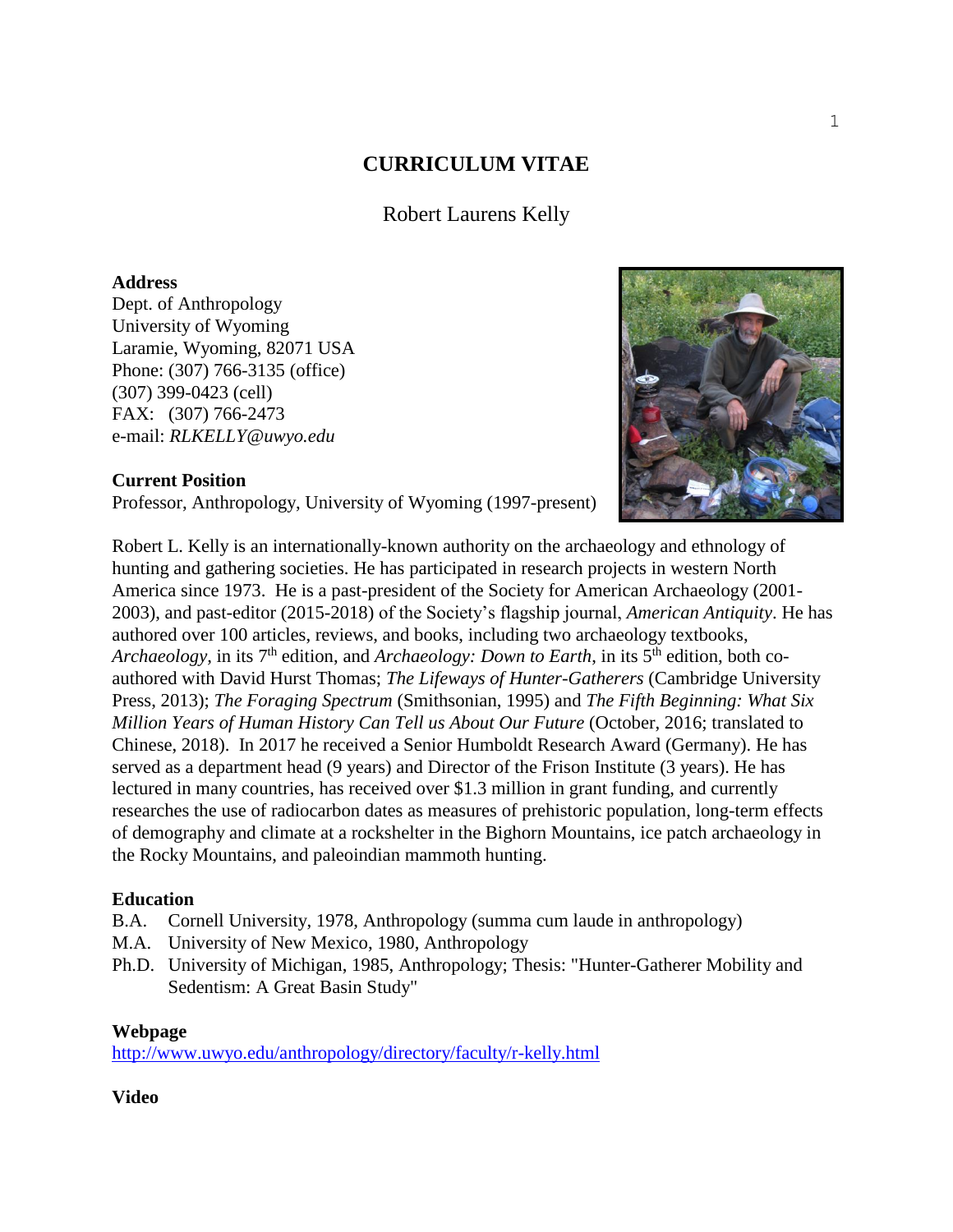School for Advanced Research, *The Fifth Beginning: What Six Million Years of Human History Can Tell Us about Our Future*. October, 2017.

[https://sarweb.org/calendar/action~agenda/page\\_offset~-1/cat\\_ids~30,29/request\\_format~json/](https://sarweb.org/calendar/action~agenda/page_offset~-1/cat_ids~30,29/request_format~json/)

The Fifth Beginning (U. Wyoming Saturday University lecture, Rock Springs, Wyoming, 2017) <https://www.youtube.com/watch?v=TZxs1sKYJMk>

Glacier National Park Ice Patch Project, 2015 [www.youtube.com/watch?v=w1Vgs9IMixY&feature=youtu.be](http://www.youtube.com/watch?v=w1Vgs9IMixY&feature=youtu.be)

CARTA, May, 2014, Univ. of San Diego, *Do Hunter-Gatherers Tell Us About Human Nature?* <http://carta.anthropogeny.org/events/male-aggression-and-violence-human-evolution>

Wyoming's Bighorn Basin: 14,000 Years of Climate and Human Population Change, 2011 <http://www.youtube.com/watch?v=Ljf77eNUDT4>

## **Websites**

Explore Wyoming's Cultural Heritage, 2007:<http://wyoshpo.state.wy.us/wyomingheritage/>

Glacier National Park Ice Patch Project Webpage, 2015:<http://glaciericepatch.org/>

## **Radio/Television Interviews**

Wyoming PBS, in production

Deep Science Radio Podcast, October, 2017:<http://radiocafe.media/science-robert-kelly/>

Report from Santa Fe, New Mexico PBS, *The Fifth Beginning,* October 2017 <http://www.pbs.org/video/dr-robert-l-kelly-grbh5l/>

Interview, The Richard Eeds Show, Santa Fe, New Mexico, October, 2017: <https://santafe.com/ktrc/podcasts/robert-kelly-lecturer-for-the-school-for-advanced-research>

The Scholars' Circle, Origins of War, (November 2013)

Wyoming Public Radio, February 5, 2016, "Study Says "Agricultural Revolution" May Not Have Been So Revolutionary For Human Population Growth" [http://wyomingpublicmedia.org/post/study-says-agricultural-revolution-may-not-have-been-so](http://wyomingpublicmedia.org/post/study-says-agricultural-revolution-may-not-have-been-so-revolutionary-human-population-growth)[revolutionary-human-population-growth](http://wyomingpublicmedia.org/post/study-says-agricultural-revolution-may-not-have-been-so-revolutionary-human-population-growth)

Wyoming Public Radio, November 11, 2016, "UW Archaeologist Says Humanity is experiencing a New Beginning"

[http://wyomingpublicmedia.org/post/uw-archaeologist-says-humanity-experiencing-new](http://wyomingpublicmedia.org/post/uw-archaeologist-says-humanity-experiencing-new-beginning)[beginning](http://wyomingpublicmedia.org/post/uw-archaeologist-says-humanity-experiencing-new-beginning)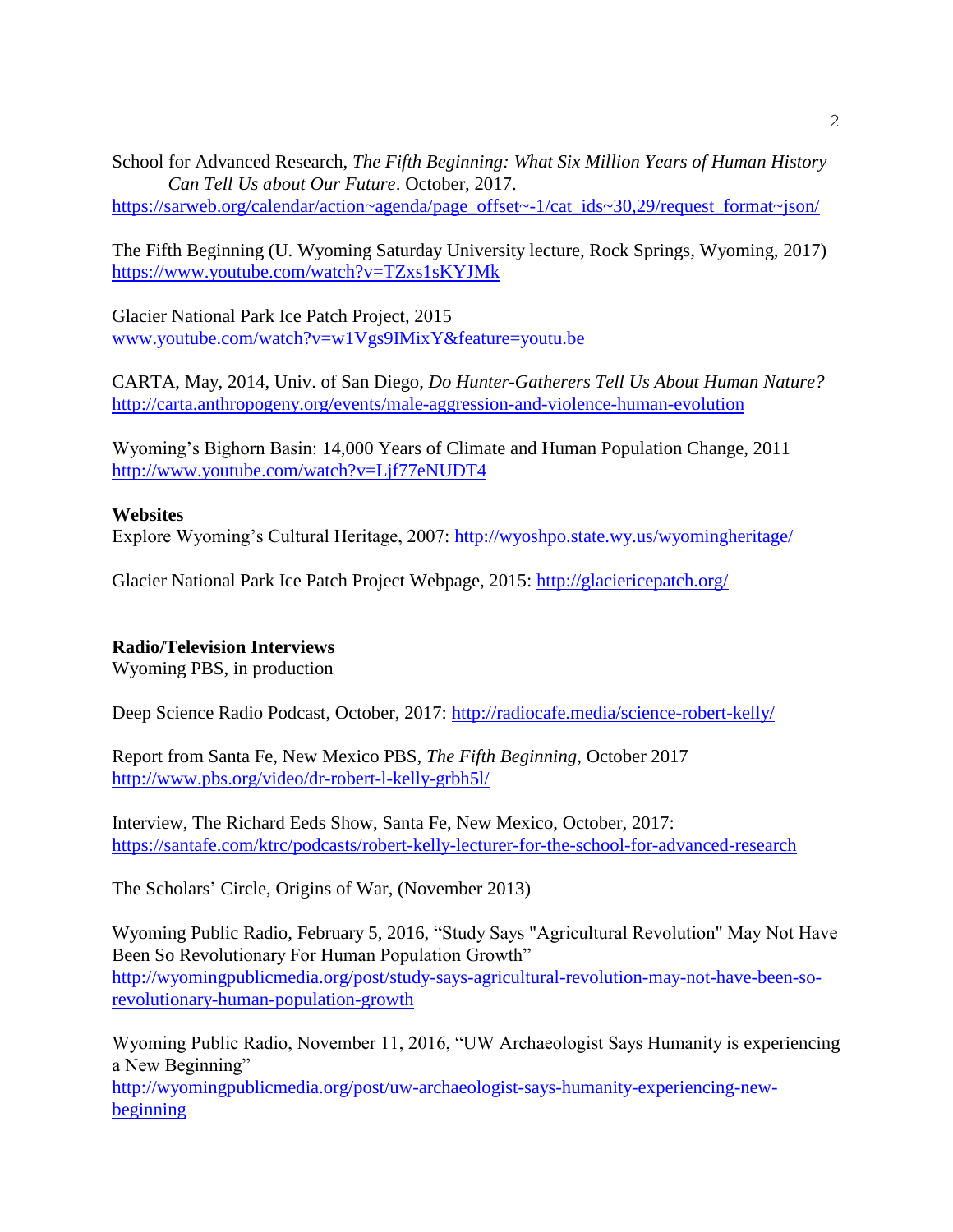# **Previous Positions**

Director, Frison Institute (2010-2013); Acting Director, Fall, 2014, Spring 2016 Head, Department of Anthropology, University of Wyoming (2005-2008; 2010-11) Head, Department of Anthropology, U Louisville (1992-1997) Assistant/Associate Professor, Anthropology, U Louisville (1986-1997) Coordinator of Archaeology Program, U Louisville (1986-1997) Lecturer, Colby College, Department of Sociology (Spring, 1986)

# **National Offices**

Editor, *American Antiquity* (Society for American Archaeology), 2015-18 President, Society for American Archaeology, 2001-2003 President-elect, Society for American Archaeology 2000-2001 Secretary, Archaeology Division, American Anthropological Association, 1996-98 Secretary (founding board), Great Basin Anthropological Association, 1998-2001

## **Boards**

Organizing Committee, International Conf. on Hunting and Gathering Societies, Vienna, 2015 *Hunter-Gatherer Research* (2014- present)

*Before Farming* (on-line journal, 2005-2013; predecessor to *Hunter-Gatherer Research*) *American Antiquity* (2009-2012)

Great Basin Paleoindian Research Institute, University of Nevada, Reno (current) Percheron Press, Advisory Board, Foundations of Archaeology Series (current)

# **Awards**

2018 Archaeological Institute of America, Felicia A. Holton Book Award (for *The Fifth Beginning*)

- 2017 Member, Sigma Xi
- 2017 U. Wyoming College of Arts and Sciences "Thumbs Up" Award
- 2017 Alexander von Humboldt Research Award (Germany)
- 2017 Extraordinary Merit in Research Award, U Wyoming
- 2016 Distinguished Graduate Faculty Mentor Award, U Wyoming
- 2014 National Society of Collegiate Scholars
- 2014 Wyoming Honors Program, Excellence in Non-Honors Courses
- 2014 Invited for membership in CARTA
- 2013 Glacier National Park, Secretary of the Interior Partnerships in Conservation Award: <http://www.uwyo.edu/uw/news/2013/02/interior-department-recognizes-uws-kelly.html>
- 2011 Fulbright Specialist Roster (2011-2016)
- 2001 Extraordinary Merit in Teaching, University of Wyoming
- 1988 University of Louisville, President's Young Investigator Award for Excellence in Research and Scholarship.
- 1993 University of Louisville, Metrouniversity Outstanding Adult Educator of the Year.
- 1993 University of Louisville, Faculty Award for teaching effectiveness, from Latin American Student Association.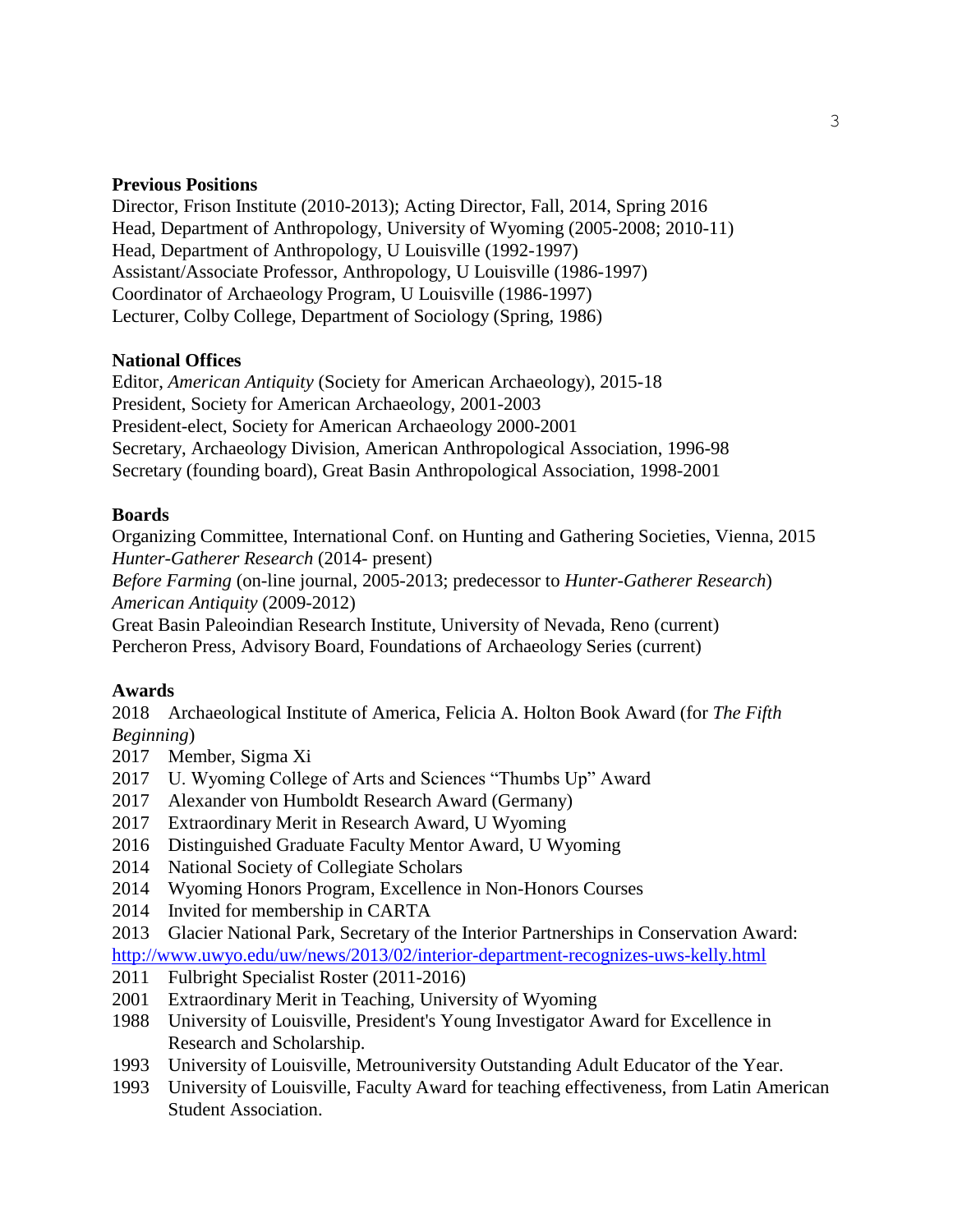#### **Distinguished/International Lectures:**

University of Tübingen, Germany, April 2018 Cambridge University (keynote, symposium on hunter-gatherer social inequality), January 2016 School for Advanced Research, Santa Fe, October 2017 University of Georgia, February 2017 University of South Alabama, February 2017 Cambridge University (keynote, symposium on hunter-gatherer sharing), September 2016 Oslo, Norway, September 2016 Cambridge University, UK, May 2016 British Museum, UK (Climate Change Conference), 2016 Harvard University, March 2016 University of Helsinki, Finland, doctoral dissertation defense (Miikka Tallavaara), 2015. Institute of Vertebrate Paleontology and Paleoanthropology, Beijing, China, 2015 Northwest University, Xi'an, China, 2015 Shanghai University, China, Conference on Early State Societies in China, 2015 Dartmouth College, 2015 University of Michigan, Parsons Lecture, 2015 University of Nice, France, 2014 University of Nevada, Reno, 2014 CARTA, Symposium on Human Male Violence and Aggression, University of San Diego, 2014 Patty Jo Watson Distinguished Lecture, American Anthropological Association, 2013 Shanghai University, China, 2013 University of Nice, France, 2013 Academia Sinica and National Museum of Prehistory, Taiwan, 2013 Meiji University, Japan, 2013 University College, Institute of Archaeology, London, UK, 2013 University of Tubingen, Germany, 2013 Cambridge University, UK, 2012 Oxford University, UK, 2012 University of Arizona, 2011 University of Wyoming, Faculty Senate Lecture, 2011 Lorentz Center, University of Leiden, Netherlands, 2010. University of Colorado, Distinguished lecture, 2010 Washington State University, William Lipe Visiting Scholar, 2007 University of Leiden, the Netherlands, 2005 University of Iowa, 2003 University of California, Los Angeles, 2002 University of Tennessee, 1995

#### **International Short Courses**

University of Helsinki, Finland, March 2014 Universidad de Córdoba, Argentina, March 2009 Universidad de La Plata/Buenos Aires, Argentina, 2000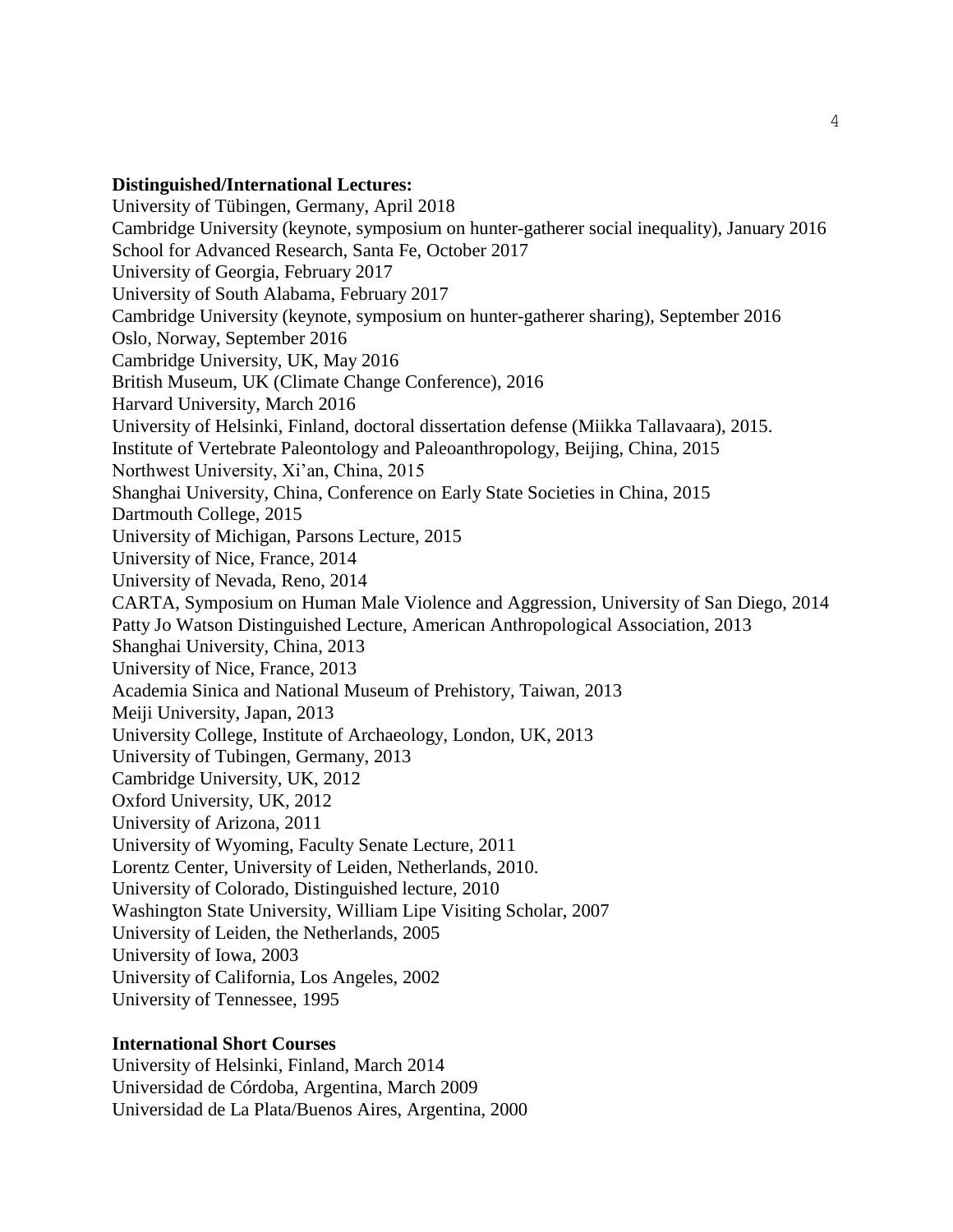## **Research Interests**

Western North American archaeology; hunter-gatherer ethnology; human behavioral ecology; archaeological method and theory; Pleistocene colonization of the Americas; lithic technology; human evolution; rights of indigenous peoples

#### **Fellowships**

University of Tübingen, Von Humboldt Award, spring 2018

St. Johns College and McDonald Institute of Archaeology, University of Cambridge, Overseas Visiting Scholar, Michaelmas term, 2012

School of Advanced Research, Weatherhead Fellowship, 1988-1989

## **Grants**

Frison Institute, Wyoming Fund for Archaeology, Alm Shelter excavation, \$2400, Summer, 2018

- National Geographic Society, Investigating the Spatial Structure of a Human-Mammoth Association at the La Prele Mammoth Site, Converse County, Wyoming, USA, \$19,904, with Todd Surovell and Matthew O'Brien.
- National Science Foundation, 16-24061, "Populating a Radiocarbon Database of North America," 2016- 2018, \$261,000
- Frison Institute, June Frison Fund, for dating ice patch archaeology in the Absarokas, 2015, \$2000
- Southern Methodist University, with Todd Surovell, Fetterman/La Prele Archaeological site, \$10,000.
- National Science Foundation, 14-18858, "Populating a Radiocarbon Database of Western North America," 2014-2016, \$254,000.
- Shlemon Center for Quaternary Studies, "Investigation of a Possible Human-Mammoth Association in Converse County, Wyoming," with Todd Surovell and George Frison, 2014, \$4000.
- National Science Foundation, Doctoral Dissertation Improvement Grant: Testing Colonization Models in New England (Nathaniel Kitchel), 2013, \$28,000.
- Ice Patch Survey in Wyoming's Wind River Mountains: Tracking Human Use of Extreme Environments, \$2000, Mary Lindner Award, University of Wyoming, 2012.
- Rocky Mountains Cooperative Ecosystem Studies Unit \$241,139 (total with co-PIs, \$630,000) "Ice Patches as Sources of Archeological and Paleoecological Data in Climate Change Research in Glacier National Park" 2010-2016.
- National Science Foundation 07-10868, 2007-2010, \$60,246, Continuation of Late Pleistocene Archaeology of the Bighorn Mountains.
- Bureau of Land Management, 2008-2010, \$37,000 Rockshelter investigations in the Bighorn Mountains.
- Wyoming Cultural Trust Fund, \$7500, cultural heritage website construction, 2007: <http://www.wyomingheritage.org/>
- National Park Service, 2006-2009, \$11,000, Bighorn National Recreation Area, survey.
- National Park Service, 2006-2009, \$10,000, Bighorn National Recreation Area, survey.
- National Park Service, 2006-2009, \$7500, Bighorn National Recreation Area, survey.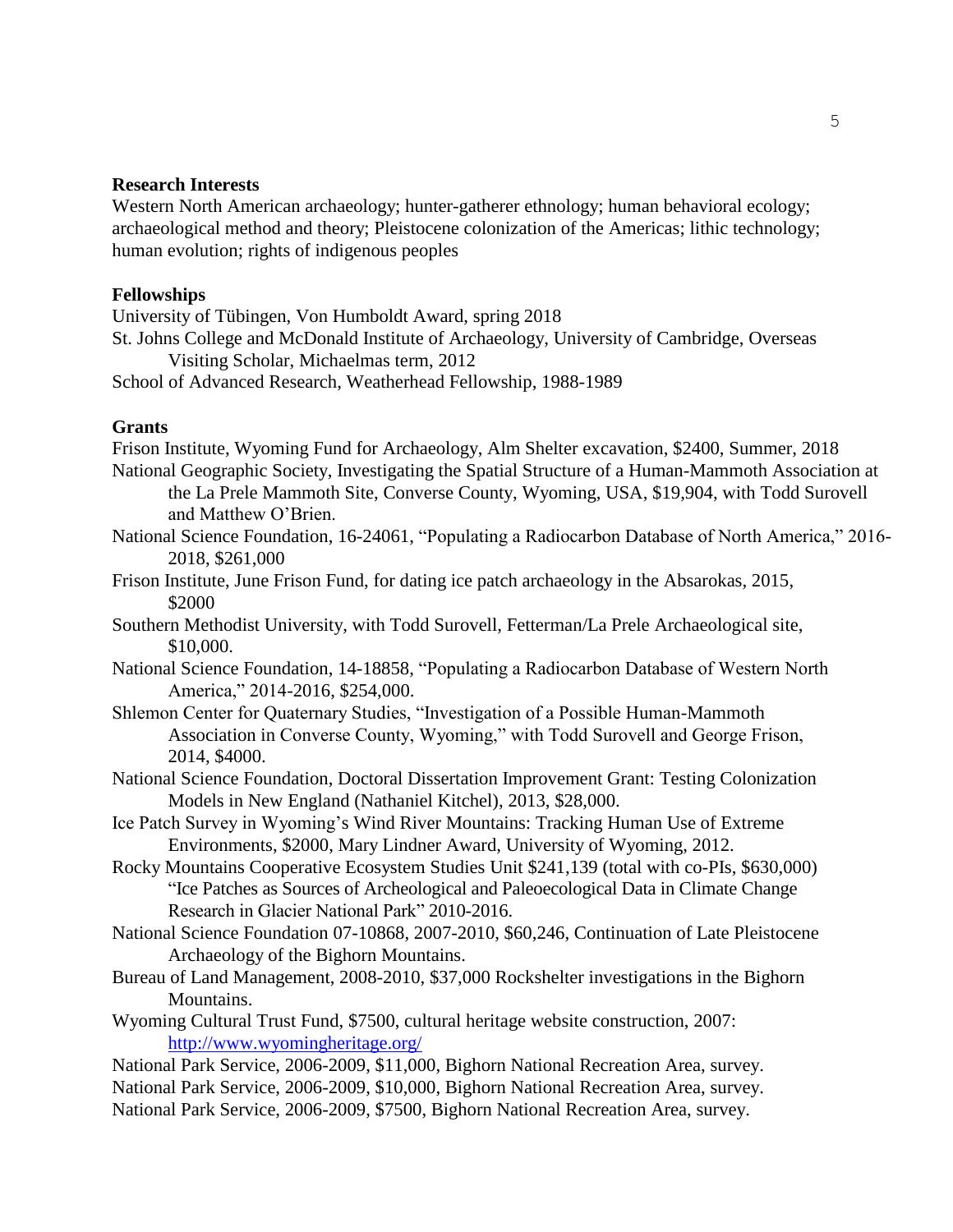Bureau of Reclamation, 2006, \$5000, test excavation of Shoshone Canyon Rockshelter.

- National Science Foundation 05-14863, 2005-2006, \$69,342, Late Pleistocene Archaeology of the Bighorn Mountains.
- University of Wyoming, 2003, Faculty Grant-In-Aid, \$7500, Bighorn Mountains Rockshelter Investigations
- Bureau of Land Management, 2001-2006, \$60,000, Paint Rock Canyon Rockshelter Survey (with Marcel Kornfeld and Mary Lou Larson)
- Bureau of Land Management, 2002, \$8000, Test Excavation of Juniper Cave, Wyoming.
- Academic Affairs, 2000, \$1500, Funds to support two Wind River Reservation High School students on archaeological field projects.
- Basic Research Grant (with Mary Lou Larson), 1999-2000, \$1500, GIS Creation and Analysis of Archaeological Radiocarbon Dates: A Wyoming Pilot Project.
- National Science Foundation 99-73272, 1999, \$54,458, Early Holocene Prehistory in the Intermontane West: Reinvestigation of the Pine Spring Site, Southwest Wyoming
- University of Wyoming International Center, 1999, \$800, travel grant to Argentina
- University of Wyoming-National Park Service Research Center, 1999, \$4500, Early Holocene Archaeology in Grand Teton National Park.
- U of Wyoming, \$5000, Investigations at the Pine Spring site, SW Wyoming (private donation).
- U of Louisville, A&S Research Council Grant, 1996, \$2,800, "Ethnoarchaeology among the Mikea of Madagascar".
- U of Louisville, Intramural Research Incentive Project Completion Grant, 1996, \$1,216 "Archaeological Survey and Excavation in the Carson Sink, Nevada".
- CIESIN, 1994, \$2,300, "Mikea Foraging, Regional Economy, and Ethnic Identity in Southwestern Madagascar" (with Lin Poyer); aerial photos and ground truthing costs.
- National Geographic Society, 1995, \$5,730, "Mikea Foraging, Regional Economy, and Ethnic Identity in Southwestern Madagascar" (with Lin A. Poyer).
- Wenner-Gren Foundation for Anthropological Research, 1994-95, \$6000, "Mikea Foraging, Regional Economy, and Ethnic Identity in Southwestern Madagascar" (with Lin Poyer).
- U, of Louisville, Center for Renewable Resources and Sustainable Environment, 1994, \$500 (for GPS system to be used in Madagascar research) (with Lin Poyer).
- L.S.B. Leakey Foundation, 1993, \$5058, "Ethnoarchaeology Among the Mikea of Madagascar" (with Lin Poyer).
- U. of Louisville, Graduate School Research Grant, 1992-93, \$1885, "Ethnoarchaeology Among the Mikea of Madagascar".
- U of Louisville, A&S Research Council Grant, 1992-93, \$2000,"Ethnoarchaeology Among the Mikea of Madagascar".
- U. of Louisville, President's Initiative Grant, Project Completion Grant (course relief), 1993, \$2051.
- NSF Grant BNS-8704094 "Prehistoric Hunter-Gatherer Ecology in the Western Great Basin" 1987-1990, \$80,010.
- U of Louisville, A&S Research Council Grant, 1990, \$2880, "Excavations at Mustang Rockshelter, Nevada".
- U of Louisville, President's Initiative Project Completion Grant, 1990, \$1750, "Carson-Stillwater Archaeological Project: Survey".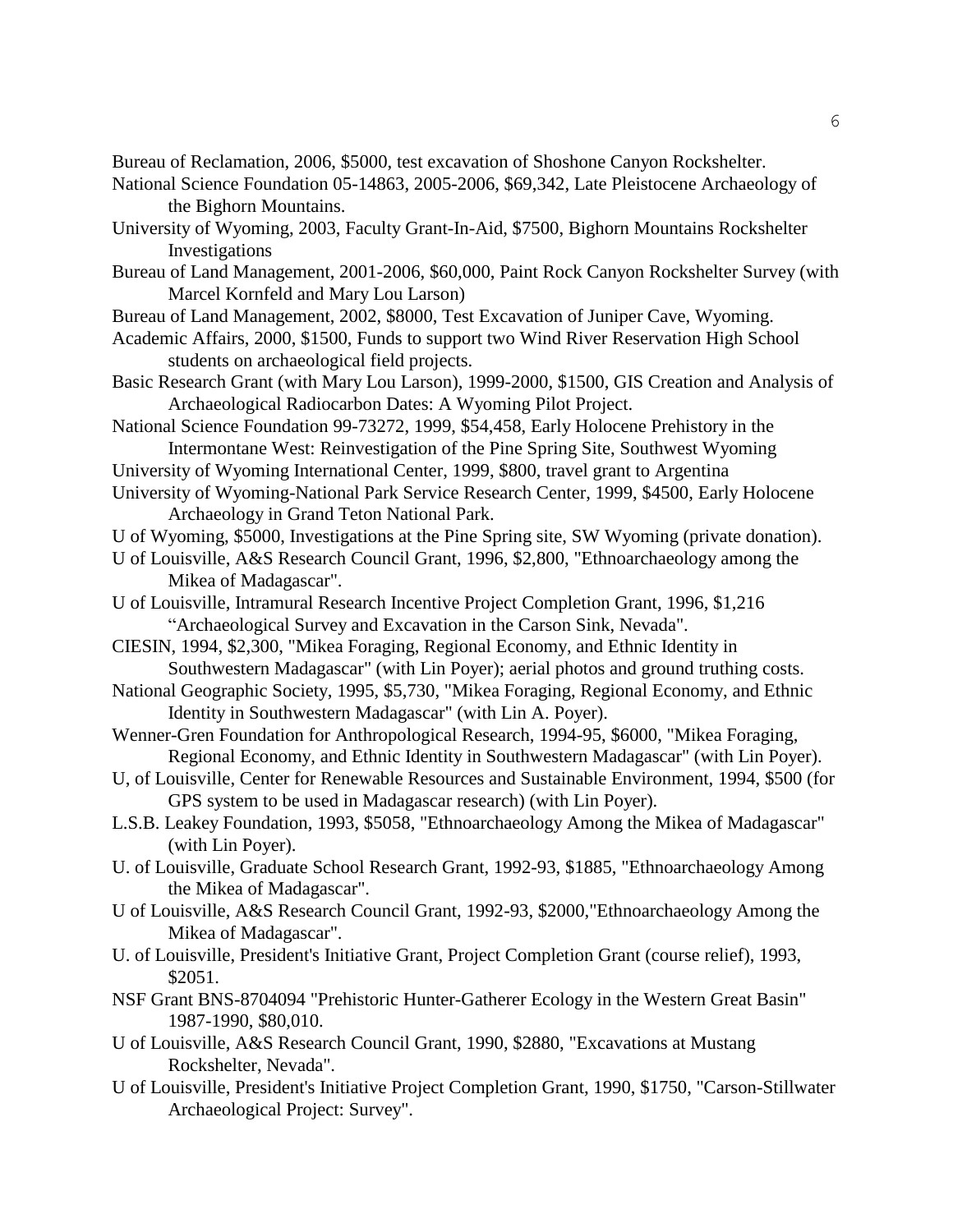- U of Louisville, A&S Research Council Grant, 1987, \$1540, "Test Excavations in the Black Range, Southern New Mexico".
- U of Louisville, Graduate Research Council Grant, 1987-88, \$4000, "Prehistoric Hunter-Gatherer Ecology in the Western Great Basin".
- NEH Travel to Collections Grant, 1986, \$500, "Carson Sink Collections".
- U of Michigan Rackham Dissertation Research Grant, 1984, \$1500, "Obsidian Sourcing and Hydration Dating".
- James B. Griffin Research Fund Grant, U of Michigan, 1982, \$500, "Project Completion Grant".
- Amer. Museum of Natural History/Lounsbery Predoctoral Grant, 1982, \$1500, "Carson-Stillwater Archaeological Project".
- American Museum of Natural History Field Research Funds, 1980-81, \$20,000, "Carson-Stillwater Archaeological Project".

## **Current Research**

Current research focuses on hunter-gatherer demography (studied from 14C dates) and links to climate change; the nature of Pleistocene colonization of the Americas, focusing on the question of why fluted point age occupations are relatively rare in caves and rockshelters; use of rockshelters in Bighorn Mountains; high altitude adaptations in Rocky Mountains.

#### **Professional Activities: Field Research**

- Co-P.I. (with Todd Surovell), investigation of La Prele Mammoth site, Wyoming, 2014-present (fieldschool, Nat. Geographic, SMU funded).
- Co-P.I. (with Todd Surovell), block excavation at Alm Shelter, Wyoming, 2014-present (fieldschool).
- P.I. Ice Patch Investigation, Wind River and Absaroka Mountains, Wyoming, 2014-present (Frison Institute).
- Co-P.I. (with Todd Surovell), Wold Bison Jump, ranch survey and text excavations, Wyoming, 2014-present (fieldschool).
- Co-P.I.(with Craig Lee) Ice Patches as Sources of Archaeological and Paleoecological Data in Climate Change Research in Glacier National Park, 2010-2016 (NPS funded).
- P.I. Investigating Early Holocene/Late Pleistocene geology and archaeology of the Bighorn Mts., 2001 – 2013 (NSF, BLM, BOR funded)
- P.I. Investigation of Early Holocene archaeology in Grand Teton National Park, 1999 (UW funded)
- P.I. Pine Springs reinvestigation, SW Wyoming, 1998, 2000 (NSF funded).
- Co-P.I. (with Lin Poyer, Univ. of Cincinnati), Ethnoarchaeology, Foraging Behavior and Ethnicity Among the Mikea of Madagascar, 1993-present; field research in 1993, 1994, and 1995. Oversight for graduate student field research 1996-1998.
- P.I. Test excavation of Mustang Rockshelter, Nevada, 1990.
- Co-Director (with Margaret Nelson, SUNY, Buffalo), Black Range Archaeological Project, Southwest New Mexico, 1988-89
- Director, Carson-Stillwater Archaeological Project, Nevada; survey and excavation; 1980-81; 1986; 1987; 1990.
- Research Assistant, faunal analysis, the Horner Site, Wyoming, summer, 1982;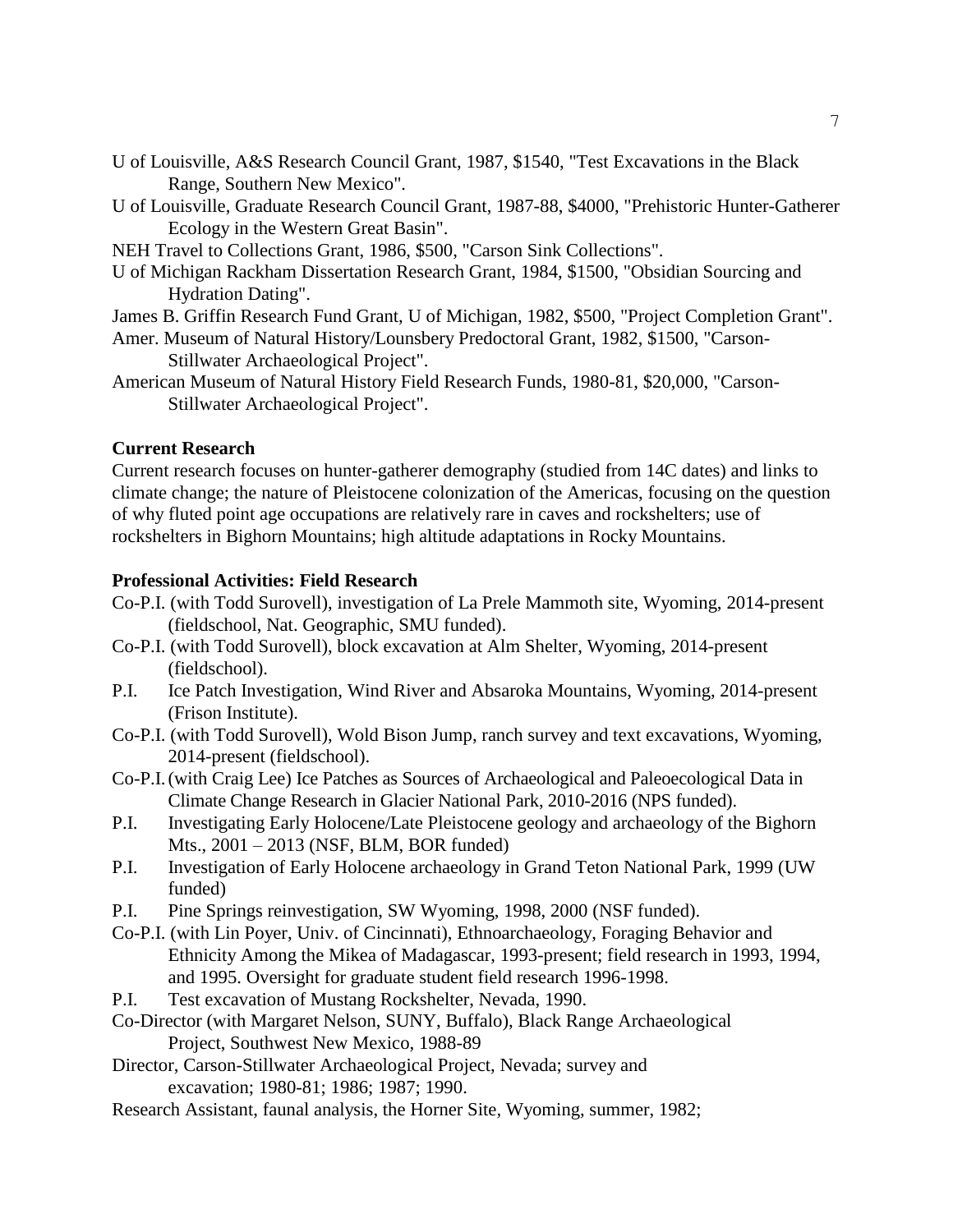University of Wyoming, Directors: George Frison and Lawrence Todd.

- Research Associate, Mimbres Foundation, 1979-1980; computer consultant, ceramic reconstruction, field report compilation; Director: Steven LeBlanc.
- Field Supervisor, Hidden Cave Archaeological Project, Nevada, summer, 1979, American Museum of Natural History; Director: David Hurst Thomas.
- Field Supervisor, surface survey, shell/burial mound excavation, St. Catherine's Island, Georgia; March, 1976; May 1978; American Museum of Natural History; Director: David Hurst Thomas.
- Field Supervisor, Lake Tonopah Paleoindian Project, Nevada, surface survey and mapping, summer, 1977; American Museum of Natural History; Director: David Hurst Thomas.

Field Supervisor, excavation of Triple-T Rockshelter, Nevada, summer, 1976; American Museum of Natural History; director: David Hurst Thomas.

Field Assistant, survey in the central Sierra Nevada; excavation of open-air, historic aboriginal occupation in Owens Valley, California; summer, 1978; New York University; director: Robert Bettinger.

**Other Areas of Fieldwork (1973-1984)**: St. Catherine's Island, Georgia (historic archaeology, prehistoric burial and shell mounds); Cody, Wyoming (rockshelter); Mimbres Valley, NM (pueblo); Chile (Atacama Desert: highland Inca sites, coastal shell middens); Nevada (rockshelters, surface survey); Maine (Michaud Clovis Site); New York City (Wall Street, historic archaeology).

# **Professional Publications In Progress**

*Rising from Ruins: A 15,000 Year History of the United States*. Book manuscript in preparation.

Why Are Fluted Points Rarely Found in Caves and Rockshelters? **Kelly, R.L.** For submission to *PaleoAmerica*.

Rockshelter Use in Northwestern Wyoming **Kelly, R.L. et al.** For submission to *Plains Anthropologist*.

## **Books and Monographs**

- 2018 **Kelly, R.L.** *The Fifth Beginning: What Six Million Years of History Can Tell Us About Our Future.* Chinese edition. Beijing, CITIC Press Corporation.
- 2016 **Kelly, R.L.** *The Fifth Beginning: What Six Million Years of History Can Tell Us About Our Future.* Berkeley, University of California Press. (recipient of the Archaeological Institute of America, Felicia A. Holton Book Award)
- 2017 *Archaeology*, 7th edition. **Kelly, R.L.** and D.H. Thomas. Belmont, CA: Cengage Learning.
- 2014 *Archaeology: Down to Earth*, 5<sup>th</sup> edition. **Kelly, R.L.** and D.H. Thomas. Belmont, CA: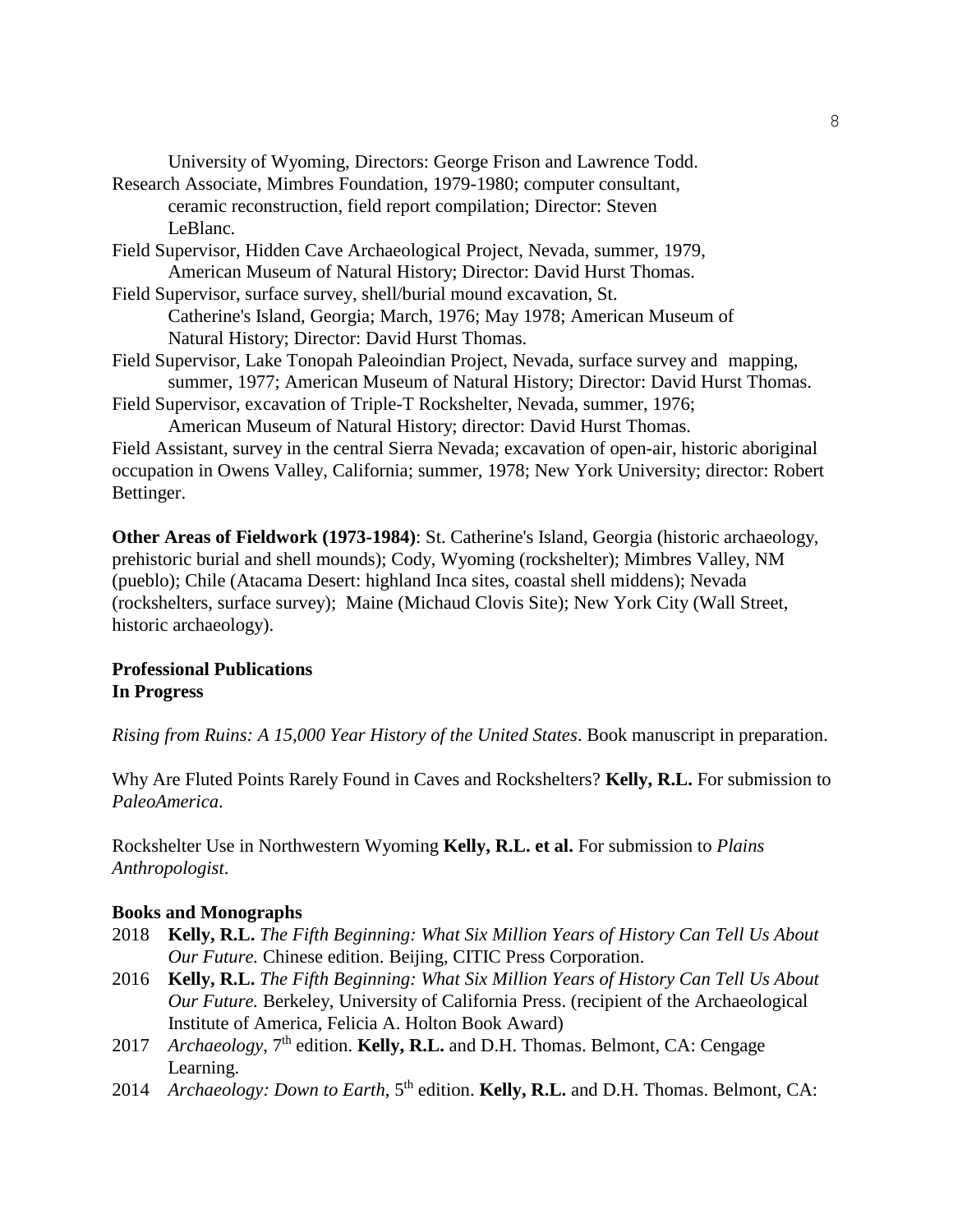Wadsworth/Cengage Learning.

- 2014 *The Lifeways of Hunter-Gatherers* **Kelly, R.L.** Seoul: Sahoi Pyungnon Publishing. Korean Translation by Chuntaek Seong. (Selected as an "Outstanding Academic Book" by the Korean Academy of Science.)
- 2013 *The Lifeways of Hunter-Gatherers: The Foraging Spectrum*, 2nd edition. Cambridge: Cambridge University Press.
- 2013 **Kelly, R.L**. and D.H.Thomas. *Archaeology*, 6<sup>th</sup> edition. Belmont, CA: Wadsworth/Cengage Learning.
- 2011 **Kelly, R.L.** and David Hurst Thomas *Doing Archaeology CD-ROM*. Belmont, CA: Wadsworth/Cengage Learning.
- 2011 *Archaeology: Down to Earth*, 4<sup>th</sup> edition. **Kelly, R.L.** and D.H. Thomas. Belmont, CA: Wadsworth/Cengage Learning.
- 2010 **Kelly, R.L**. and D.H.Thomas. *Archaeology*, 5<sup>th</sup> edition. Belmont, CA: Wadsworth/Cengage Learning.
- 2009 Thomas, D.H. **Kelly, R.L.**, and P.C. Dawson. *Archaeology*. Canadian Edition. Nelson, Ontario, Canada.
- 2007 **Kelly, R.L.** *Mustang Shelter: Test Excavation of a Rockshelter in the Stillwater Mountains, Western Nevada*. Nevada Bureau of Land Management Cultural Resource Series 18. Available on CD with data tables, and on-line: [http://www.blm.gov/nv/st/en/prog/more\\_programs/cultural\\_resources/reports.html.](http://www.blm.gov/nv/st/en/prog/more_programs/cultural_resources/reports.html)
- 2007 **Kelly, R.L.** *The Foraging Spectrum: Diversity in Hunter-Gatherer Lifeways.* Revised version. Percheron Press, Clinton Corners, New York
- 2007 David Hurst Thomas and **R.L. Kelly** *Archaeology: Down to Earth*, 3<sup>rd</sup> edition. Belmont, CA: Thomson/Wadsworth.
- 2006 David Hurst Thomas and **R.L. Kelly** *Doing Archaeology CD-ROM*. Belmont, CA: Thomson/Wadsworth.
- 2006 David Hurst Thomas and **R.L. Kelly** *Archaeology*.4 th edition. Belmont, CA: Thomson/Wadsworth.
- 2001 **Kelly, R.L.** *Prehistory of the Carson Desert and Stillwater Mountains, Nevada: Environment, Mobility and Subsistence.* University of Utah Anthropological Papers 123. Salt Lake City.
- 1995 **Kelly, R.L.** *The Foraging Spectrum: Diversity in Hunter-Gatherer Lifeways*. Washington, D.C.: Smithsonian Institution Press. (1996 Choice Outstanding Academic Book)
- 1995 C. S. Larsen and **Kelly, R.L.** (editors and contributors), *Bioarchaeology of the Stillwater Marsh: Prehistoric Human Adaptation in the Western Great Basin*. Anthropological Papers of the American Museum of Natural History 77.

## **Technical Reports**

2017 **R.L. Kelly**, and Craig M. Lee (co-PIs). Final Report to Glacier National Park: Ice Patches as Sources of Archeological and Paleoecological Data in Climate Change Research. RM-CESU Cooperative Agreement Number: H1200090004 (IMR). On file at Glacier National Park and Billings Curation Center, Montana.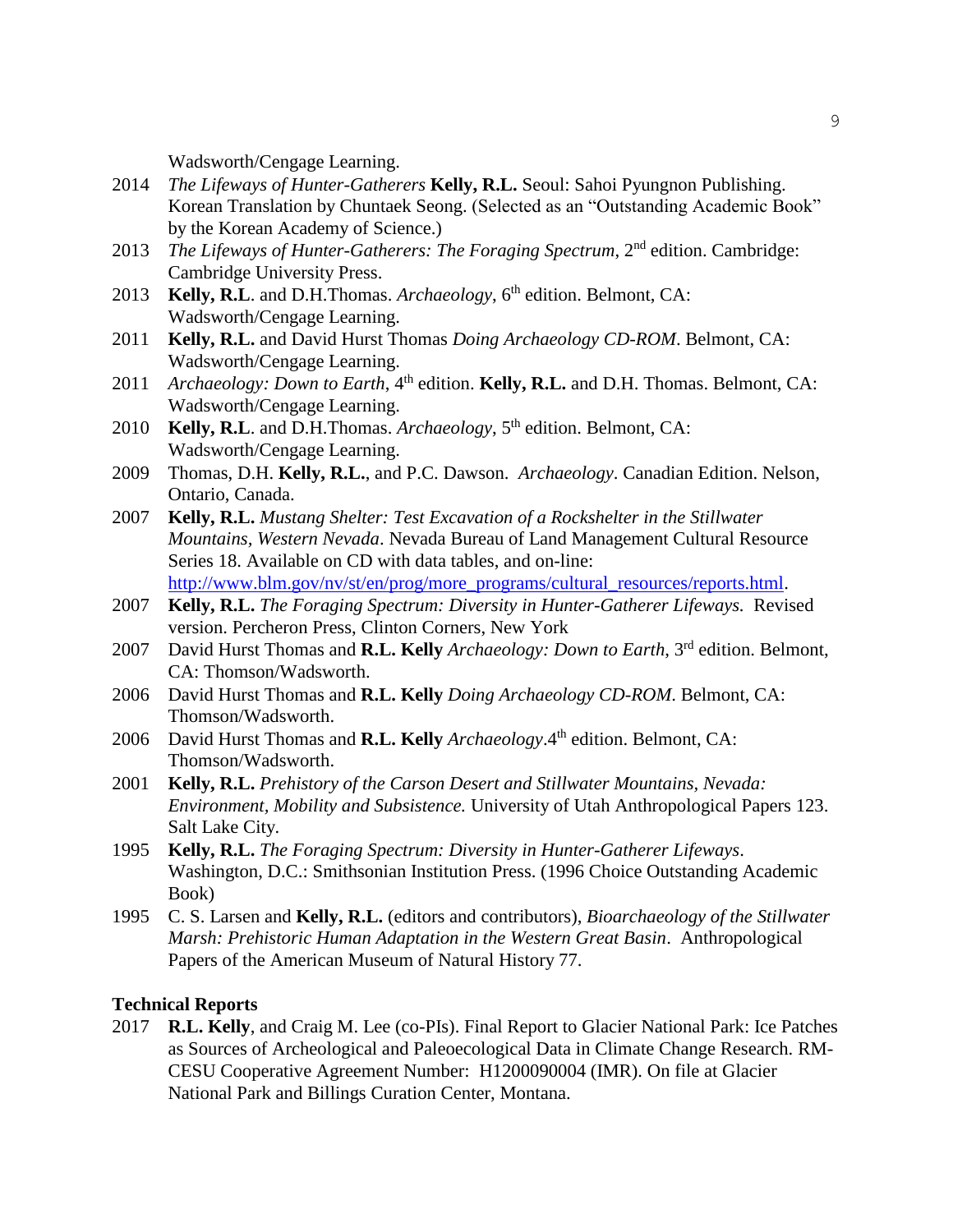- 2017 Mackey, Madeleine, T. Surovell, **R. L. Kelly**, M.J. O'Brien, and S. Pelton. The 2016 Field Season at the La Prele Mammoth Site, Converse County, Wyoming. Report on file at the Department of Anthropology, University of Wyoming.
- 2016 Mackey, Madeleine, T. Surovell, **R. L. Kelly**, M.J. O'Brien, and S. Pelton. The 2015 Field Season at the La Prele Mammoth Site, Converse County, Wyoming. Report on file at the Department of Anthropology, University of Wyoming.
- 2007 **Kelly, R.L.** and Marit Bovee. Shoshone Canyon Cave, Report of Excavations, 2006. Cooperative Ecosystems Studies Unit Cooperative Agreement No. 06FC602152
- 2006 Kornfeld, M., **R.L. Kelly**, M.L. Larson¸ and D.T. Anderson. Paint Rock Canyon and Bighorn Shelters: A Preliminary Report for 2004. *George C. Frison Institute of Archaeology and Anthropology Technical Report* 37.
- 2004 **Kelly, R.L.** Protohistoric Native American Investigations at Fort Laramie. In *Searching for Fort William: An 1834 Trading Post at Fort Laramie National Historic Site, Wyoming*, edited by Danny Walker, pp. 137-143. Report prepared by the Wyoming State Archaeologist Office for Long Distance Trails Office, National Park Service.
- 2004 Wall, S., M. Kornfeld, J. Moss, J. Finley, **R.L. Kelly**, M.L. Larson, and G.C. Frison. 2002 Investigations in Paint Rock Canyon and Southsider Shelter. *George C. Frison Institute of Archaeology and Anthropology Technical Report* 28.
- 2004 Prasciunas, M., M.L. Larson, M. Kornfeld, **R.L. Kelly**, and G.C. Frison. Results of 2003 Investigations in Paint Rock Canyon Archaaeological Landscape District. *George C. Frison Institute of Archaeology and Anthropology Technical Report* 30.
- 2003 **Kelly, R.L.**, Mary Prasciunas, Danny Walker, Judson Finley, and Rick Weathermon. Report on 2002 Activities at Juniper Cave, 48BH3178. Report submitted to the BLM, Cody District in fulfillment of BLM Task Order TO-5, agreement number KAA990012.
- 2002 Kornfeld, M., S. Wall, J. Daniele, **Kelly, R.L.** , M.L. Larson, and G.C. Frison. Paint Rock Canyon Archaeological Landscape District: 2001 Preliminary Report. *George C. Frison Institute of Archaeology and Anthropology Technical Report* 20c.
- 1999 **Kelly, R.L.** Early Holocene Prehistory in the Intermontane West: Reinvestigation of the Pine Spring Site, Southwest Wyoming. *George C. Frison Institute of Archaeology and Anthropology Technical Report* 17a.
- 1983 **Kelly, R.L.** *An Examination of Amateur Collections from the Carson Sink, Nevada*. Bureau of Land Management Technical Report 10. Available on-line: [http://www.blm.gov/nv/st/en/prog/more\\_programs/cultural\\_resources/reports.html.](http://www.blm.gov/nv/st/en/prog/more_programs/cultural_resources/reports.html)

#### **Professional Papers**

- 2018 Ben A. Potter, Alwynne B. Beaudoin, C. Vance Haynes, Vance T. Holliday, Charles E. Holmes, John W. Ives, Robert Kelly, Bastien Llamas, Ripan Malhi, Shane Miller, David Reich, Joshua D. Reuther, Stephan Schiffels, and Todd Surovell. Arrival Routes of First Americans Uncertain. *Science* 359:1224.
- 2018 Freeman, J., D.A. Byers, E. Robinson, and **R.L. Kelly**. Culture Process and the Interpretation of Radiocarbon Data. *Radiocarbon* [http://dx.doi.org/10.1017/RDC.2017.124.](http://dx.doi.org/10.1017/RDC.2017.124)
- 2017 **Kelly, R.L.**, Spencer R. Pelton, and Erick N. Robinson. Studying Sharing from the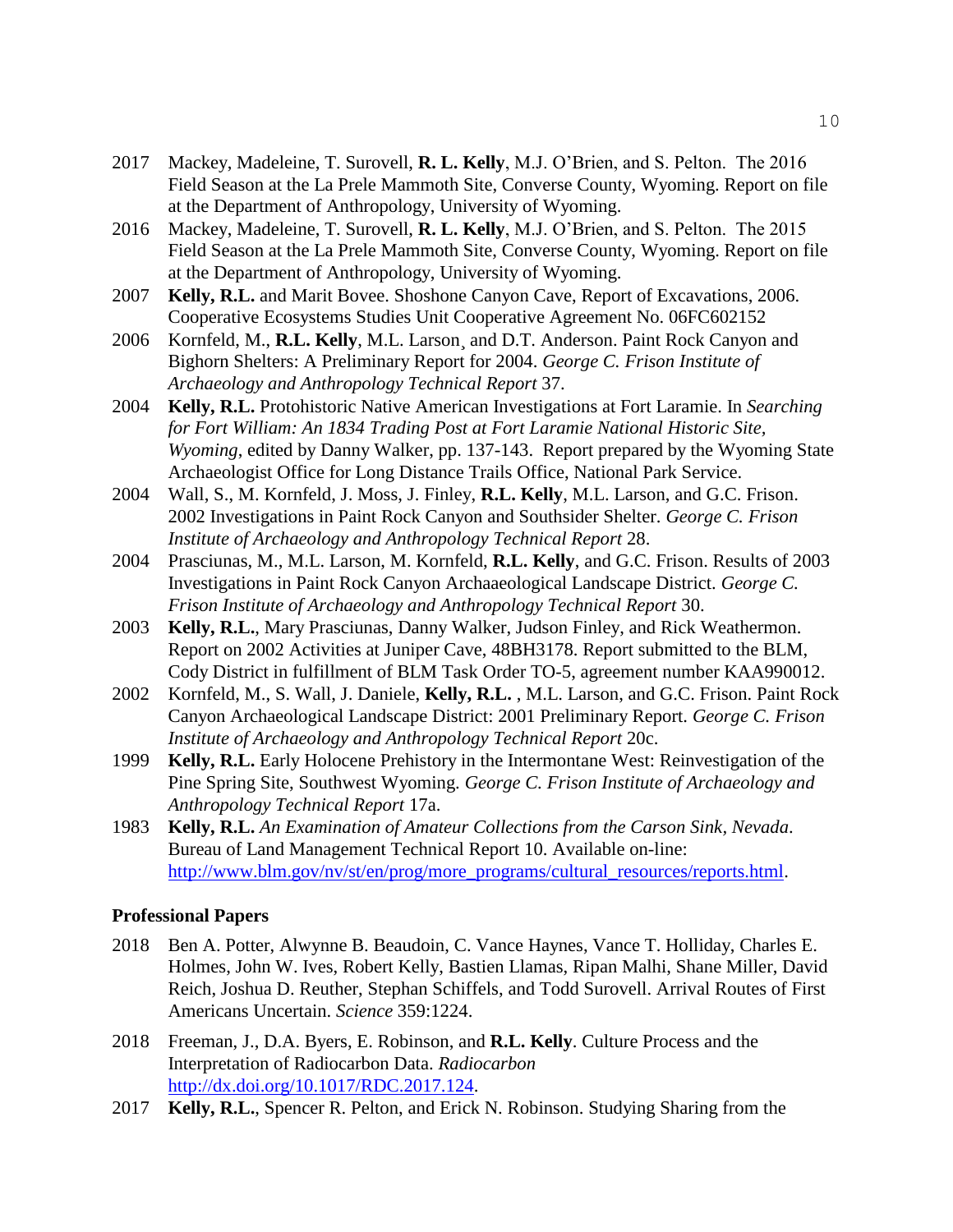Archaeological Record: Problems and Potential of Scale. In *Inter-Disciplinary Perspective on Sharing among Hunter-Gatherers in the Past and Present*, McDonald Institute Monograph Series, edited by David Friesem and Noa Lavi. Cambridge, Cambridge University Press, under review.

- 2017 Braje, Todd J., T.D. Dillehay, J.M. Erlandson, S.M. Fitzpatrick, D.K. Grayson, V.T. Holliday, **R.L. Kelly**, R.G. Klein, D.J. Meltzer, and T.C. Rick. Were Hominins in California ~130,000 Years Ago? *Paleoamerica* 3:1-3.
- 2017 Naudinot, N., and **R.L.Kelly**, Climate Change and Archaeology. Introduction to the Frison Institute Symposium on Archaeology and Climate Change. *Quaternary International* 428:1- 2.
- 2016 Zahid, H. Jabran, Erick Robinson, and **R.L. Kelly**, Agriculture, Population Growth and Statistical Analysis of the Radiocarbon Record. *Proceedings of the National Academy of Sciences* 113:931-935.
- 2015 The Abyss: An Academic Archaeologist Looks at the Future. *The Society for American Archaeology Archaeological Record* 15(4):12-17.
- 2015 **Kelly, R.L.,** Que nous apprend la mobilité des chasseurs-cueilleurs sur la colonisation de nouveaux territoires? *Les systèmes de mobilité de la Préhistoire au Moyen Âge*, edited by N. Naudinot, L. Meignen, D. Binder, and G. Querré, pp. 19-27. Éditions APDCA, Antibes, France.
- 2015 **Kelly, R.L.** Comment on "Burning the land: an ethnographic study of off-site fire use by current and historically documented foragers and implications for the interpretation of past fire practices in the landscape. *Current Anthropology* 56: 318.
- 2015 **Kelly, R.L.** The Human Behavioral Ecology of Foragers, for *Handbook of Social Evolutionism*, pp. 295-315, edited by J. Turner, A. Maryanski, and R. Machalek. Boulder, Paradigm Publishers.
- 2015 **Kelly, R.L.** Binford vs. Childe: What Makes an Archaeologist Influential? *Journal of Anthropological Archaeology* 38: 67-71.
- 2014 **Kelly, R.L**. and Nicolas Naudinot. Introduction to the Frison Institute Symposium on Radiocarbon Dating Applications. *Journal of Archaeological Science* 52: 548-548.
- 2014 **Kelly, R.L.** Technology, in *Oxford Handbook of Hunter-Gatherer Archaeology and Anthropology*, edited by V. Cummings, P. Jordan, and M. Zvelebil, pp. 1110-1126. Oxford, Oxford University Press.
- 2014 Ostahowski, Brian, and **R.L. Kelly** Alm Rockshelter Lithic Debitage Analysis: Implications for Hunter-Gatherer Mobility Strategies in the Big Horn Mountains, Wyoming. In *Lithics in the West*, edited by D. MacDonald, W. Andrefsky, and P-L. Yu, pp. 118-139. Missoula, University of Montana Press.
- 2014 Waguespack, N., and **R.L. Kelly** An Update on New World Colonization Research: The Paleoamerican Odyssey Conference. *Evolutionary Anthropology* 23:47-48*.*
- 2014 Lee, Craig, **R.L. Kelly**, Rachel Reckin, Ira Matt, and Pei-Lin Yu. Ice Patch Archaeology in Western North America. *Society for American Archaeology Archaeological Record* 14(2): 17-21.
- 2014 **Kelly, R.L.** A Review of New Developments in North American Archaeology. *Archaeologica Japonica* 65, pp. 80-90 (in Japanese).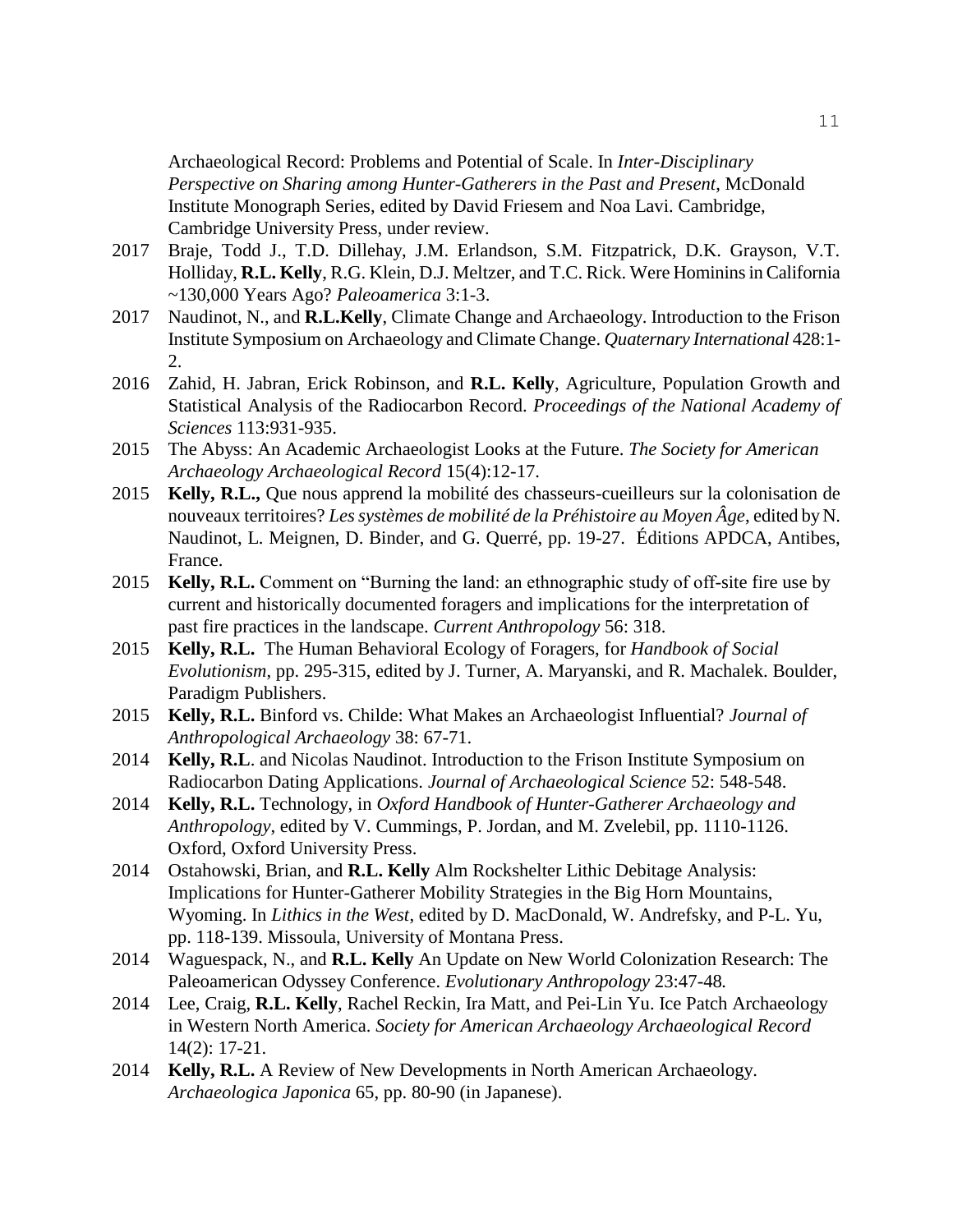- 2013 **Kelly, R.L.** Todd Surovell, Bryan Shuman, and Geoff Smith. A Continuous Climatic Impact on Holocene Human Population in the Rocky Mountains. *Proceedings of the National Academy of Sciences* 110: 443-447.
- 2013 **Kelly, R.L.** From the Peaceful to the Warlike: Ethnographic and Archaeological Insights into Hunter-Gatherer Warfare and Homicide. In *War, Peace, and Human Nature: The Convergence of Evolutionary and Cultural Views*, edited by Douglas Fry, 151-167. Oxford, Oxford University Press.
- 2011 **Kelly, R.L.** Obsidian in the Carson Desert: Mobility or Trade? In *Perspectives on Prehistoric Trade and Exchange in California and the Great Basin,* edited by Richard E. Hughes, pp. 189- 200. Salt Lake City, University of Utah Press.
- 2011 **Kelly, R.L.** Why Did Binford's Middle-Range Program Outcompete Schiffer's Formation Process Program? *Journal of Archaeological Method and Theory* 18: 284-290.
- 2010 **Kelly, R.L.** A Good Start (Comment on Forum: The Intergenerational Transfer of Wealth). *Current Anthropology* 51: 109-110.
- 2010 Laughlin, J. and **R. L. Kelly**. Experimental Analysis of the Practical Limits of Lithic Refitting. *Journal of Archaeological Science* 37: 427-433*.*
- 2010 **Kelly, R.L.** Hunter-Gatherer Foraging and Colonization of the Western Hemisphere, in J.M. Broughton and M. Cannon (eds), *Evolutionary Ecology and Archaeology: Applications to Problems in Human Evolution*. Salt Lake City, University of Utah Press, pp. 122-132. (Reprint of 1997 Russian and 1999 *Anthropologie* publications.)
- 2009 **Kelly, R.L.** The Three Side of a Biface (reprint). In *Archaeological Lithic Analysis: readings from American Antiquity and Latin American Antiquity*, compiled by George Odell, pp. 347-364. SAA Press, Washington, DC.
- 2009 **Kelly, R.L.** Comment on "Pristine Aborigines or "Victims of Progress"? The Western Shoshone in the Anthropological Imagination" *Current Anthropology* 50: 868-869.
- 2009 Surovell, T., J. Finley, G. Smith, P.J. Brantingham, and **R. L. Kelly**. Correcting Temporal Frequency Distributions for Taphonomic Bias. *Journal of Archaeological Science* 36: 1715- 1724.
- 2008 Madsen, D.B. and **R.L. Kelly.** The "Good Sweet Water" of Great Basin Marshes, in *The Great Basin: People and Place in Ancient Times*, edited by C. Fowler and D. Fowler, pp. 79-86. School of American Research, Santa Fe.
- 2008 Larsen, C.S., **R.L. Kelly**, M. Schoeninger, C.B. Ruff, D. Hutchinson, and B. Hemphill. Living on the Margins: Biobehavioral Adaptations in the Western Great Basin. In *Case Studies in Environmental Archaeology*, edited by E.J. Reitz, C.A. Scarry, and S.J. Scudder, pp. 161 -189 (Update of 1995 publication). New York: Springer.
- 2007 **Kelly, R.L.** and M. Prasciunas. Did the Ancestors of Native Americans Cause Animal Extinctions in Late Pleistocene North America? In *Native Americans and the Environment: Perspectives on the Ecological Indian*, edited by M.E. Harkin and D.R. Lewis, pp. 95-122. Lincoln, University of Nebraska Press.
- 2006 **Kelly, R.L.** Investigaciones sobre el Paleoindio norteamericano. In *Llegar a un Nuevo Mundo: La arqueología do los primeros pobladores del actual territorio argentine*, edited by Nora Flegenheimer, Cristina Bayón and Alejandra Pupio, pp. 42-43. Bahía Blanca: Museo y Histórico Municipal.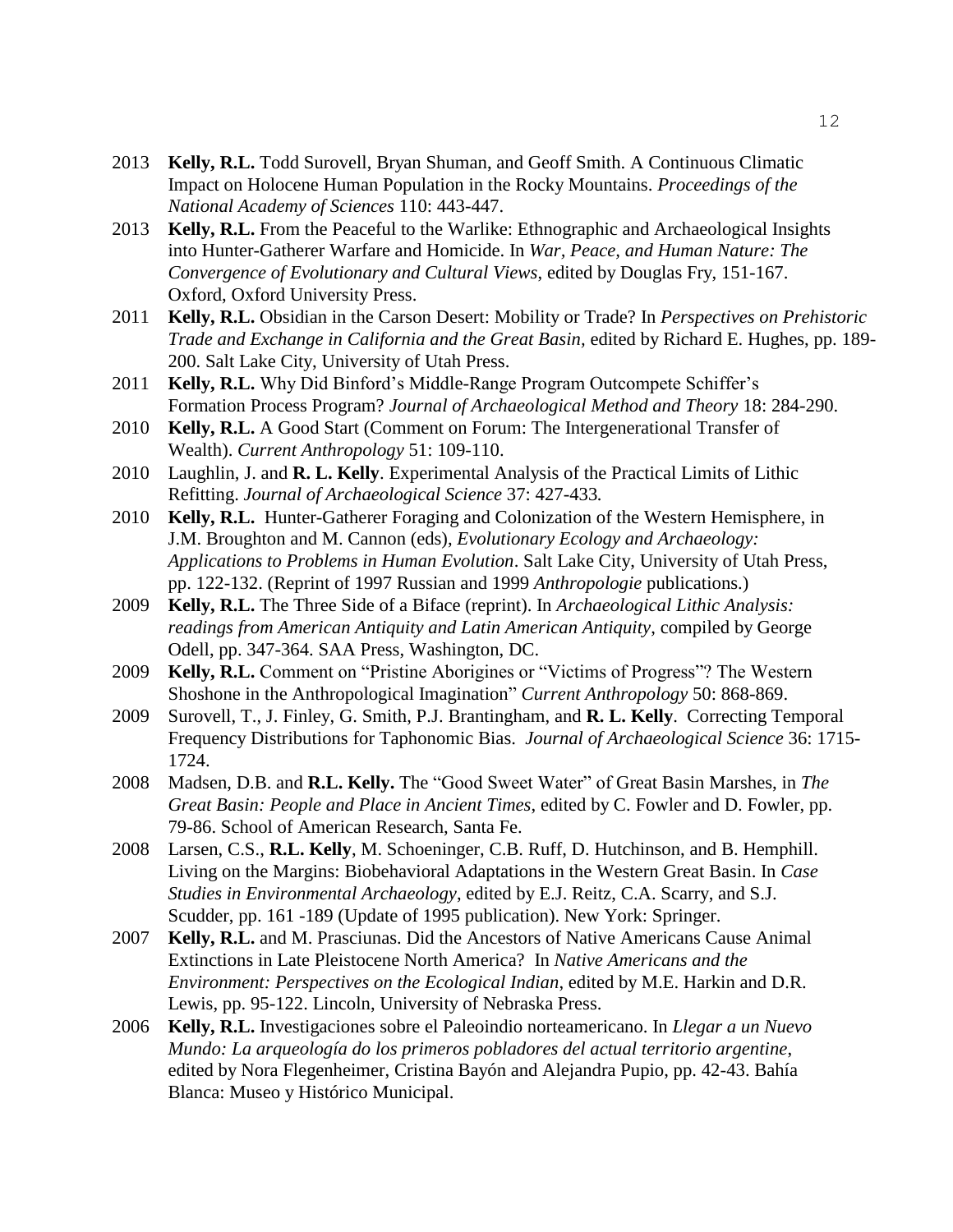- 2006 **Kelly, R.L.**, L. Poyer and B. Tucker. Mobility and Houses in Southwestern Madagascar: Ethnoarchaeology Among the Mikea and Their Neighbors. In *Archaeology and Ethnoarchaeology of Mobility*, edited by F.R. Sellet, R. Greaves, and P.L. Yu, pp. 75- 107. Gainsville, University Press of Florida.
- 2006 P.H. Ostrom, H. Gandhi, J.R. Strahler, A.K. Walker, P.C. Andrews, J. Leykam, T.W. Stafford, **R.L. Kelly**, D.N. Walker, M. Buckley, and J. Humpula. Unraveling the sequence and structure of the osteocalcin protein from a 42,000 ka fossil horse. *Geochimica et Cosmochimica Acta* 70: 2034-2044.
- 2006 **Kelly, R.L.**, D. A. Byers, W. Eckerle, P. Goldberg, C. V. Haynes, R. M. Larsen, J. Laughlin, J. I. Mead, S. Wall. Multiple Approaches to Formation Processes: The Pine Spring Site, Southwest Wyoming. *Geoarchaeology* 21: 615-638.
- 2006 Cheshier, J. and **R. L. Kelly**. Projectile Point Shape and Durability: The Effects of Thickness:Length. *American Antiquity* 71: 353-363.
- 2006 **Kelly, R.L.** Comment on "Constraints on the Development of Enduring Inequalities in Late Holocene Australia" *Current Anthropology* 47: 22-23.
- 2006 **Kelly, R.L.** Comment on "Diet, Mobility, and Settlement Pattern among Holocene Hunter-gatherers in Southernmost Africa." *Current Anthropology* 47: 586-587.
- 2005 **Kelly, R.L.** Hunter-Gatherers, Archaeology, and the Role of Selection in the Evolution of the Human Mind. In *A Catalyst for Ideas: Anthropological Archaeology and the Legacy of Douglas W. Schwartz*, pp. 19-39, edited by Vernon Scarborough and Richard Leventhal. Santa Fe, School of American Research Press.
- 2005 **Kelly, R.L.**, Poyer, L., and B. Tucker. An Ethnoarchaeological Study of Mobility, Architectural Investment, and Food Sharing among Madagascar's Mikea. *American Anthropologist* 107: 403-416.
- 2004 **Kelly, R.L.** and L.C. Todd. Coming Into the Country: Early Paleoindian Hunting and Mobility (reprint). In *Readings in Late Pleistocene North American and Paleoindians*, compiled by Bruce Huckell and J. David Kilby. SAA Press, Washington.
- 2004 **Kelly, R.L.** Searching for Home in the Modern Landscape of Archaeology, in *Exploring Analytical Strategies, Frames of Reference, and Culture Process*, edited by Amber Johnson, pp. 1-10. Praeger, Westport, CT.
- 2003 **Kelly, R.L.** Maybe We Do Know When People First Came to North America; And What Does it Mean if We Do? *Quaternary International*, 109-110: 133-145.
- 2003 **Kelly, R.L.** Colonization of New Land by Hunter-Gatherers: Expectations and Implications Based on Ethnographic Data. In *Colonization of Unfamiliar Landscapes: The Archaeology of Adaptation*, edited by M. Rockman and J. Steele, pp. 44-58. London, Routledge.
- 2002 **Kelly, R.L.** Foreword. In *The SAA Community Handbook*. Society for American Archaeology, Washington, D.C.
- 2002 **Kelly, R.L.** Lithic Technology: The Analysis of Stone Tools and Debitage (reprint of 1997 article). In *Archaeology: Original Readings in Method and Practice*, edited by P. Peregrine, C. Ember, and M. Ember, pp. 48-61. Prentice-Hall, Upper Saddle River, NJ.
- 2002 **Kelly, R.L.** The Archaeology of Foragers. Invited article for UNESCO's *Encyclopedia of Life Support Systems*, due on-line, August, 2002. http://www.eolss.co.uk/.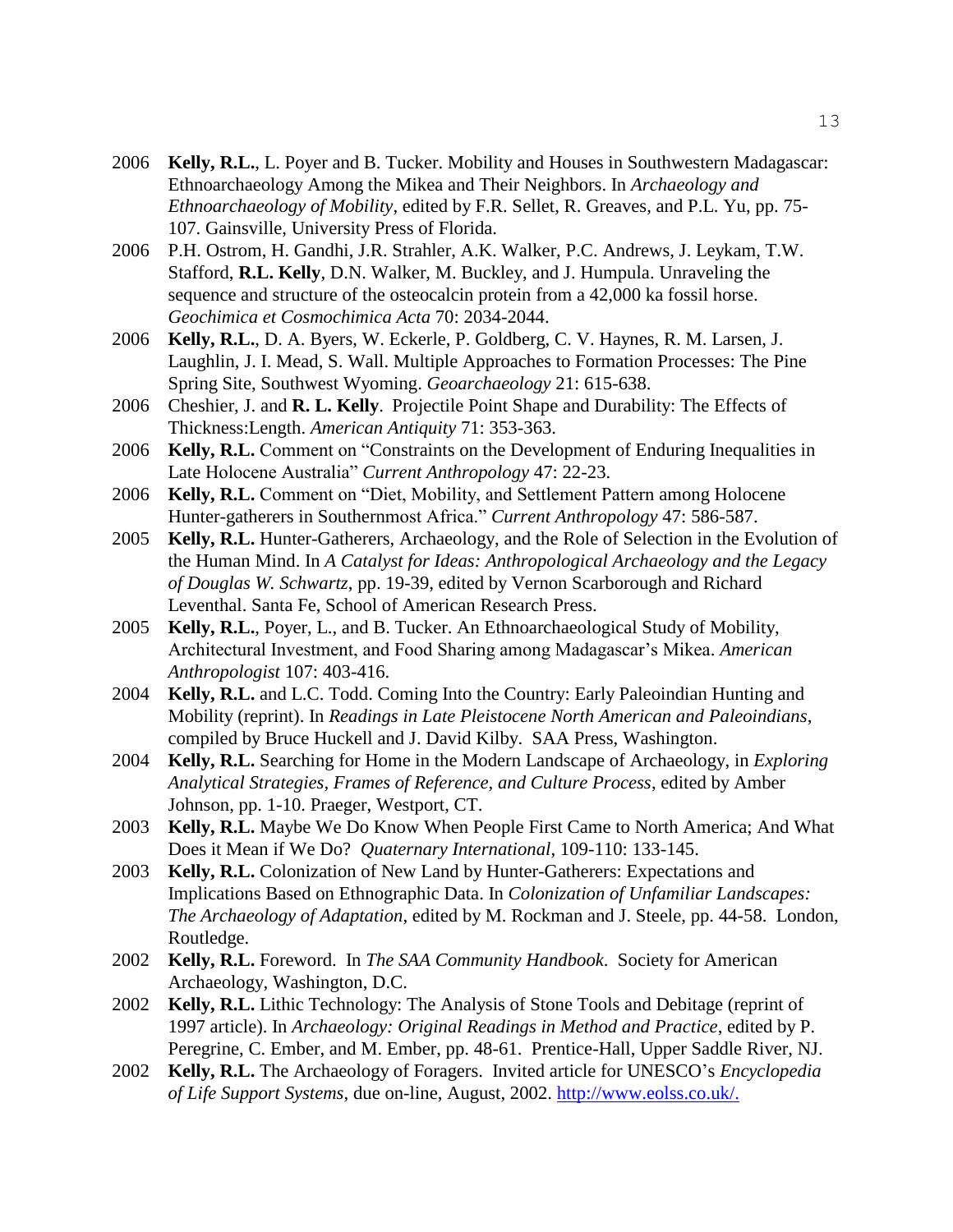- 2000 Lin Poyer and **R.L. Kelly**. Mystification of the Mikea: Constructions of Foraging Identity in Southwest Madagascar. *Journal of Anthropological Research* 56: 163-185.
- 2000 **Kelly, R.L.** Elements of a Behavioral Ecological Paradigm for the Study of Prehistoric Hunter-Gatherers. In *Social Theory in Archaeology*, edited by M.B. Schiffer, pp. 63-78. University of Utah Press, Salt Lake City.
- 2000 **Kelly, R.L.** Native Americans and Archaeology: A Vital Partnership. In *Working Together: Native Americans and Archaeologists*, edited by K.E. Dongoske, M. Aldenderfer, and K. Doehner, pp. 97-101. Washington, D.C., Society for American Archaeology (reprint of 1998 publication).
- 1999 **Kelly, R.L.**, Jean-François Rabedimy and Lin A. Poyer The Mikea of Southwestern Madagascar. In *The Cambridge Encyclopedia of Hunter-Gatherers,* edited by R.B. Lee and R. Daly, pp. 215-219. Cambridge: Cambridge University Press.
- 1999 **Kelly, R.L.** Hunter-Gatherer Foraging and Colonization of the Western Hemisphere. *Anthropologie* 37(1): 143-153. (English reprint of 1997 Russian publication.)
- 1999 **Kelly, R.L.** Theoretical and Archaeological Insights into Foraging Strategies among the Prehistoric Inhabitants of the Stillwater Marsh Wetlands. In *Understanding Prehistoric Lifeways in the Great Basin Wetlands: Bioarchaeological Reconstruction and Interpretation*, edited by B. Hemphill and C.S. Larsen, pp. 117-150. University of Utah Press, Salt Lake City.
- 1999 **Kelly, R.L.** Thinking About Prehistory. In *Models for the Millenium: The Current Status of Great Basin Anthropological Research*, edited by C. Beck, pp. 111-117. University of Utah Press, Salt Lake City.
- 1998 **Kelly, R.L.** Foraging and Sedentism, in *Seasonality and Sedentism: Archaeological Perspectives from Old and New World Sites,* edited by T.R. Rocek and O. Bar-Yosef, pp. 9-23. Peabody Museum Bulletin 6, Peabody Museum of Archaeology and Ethnology, Harvard University.
- 1997 **Kelly, R.L.** Prehistoric Foraging and the Colonization of the New World, in *The Human Tide*, edited by A. Velichko, E. Kurenkova, and Y. Gribchenko, pp. 211-225. Moscow (in Russian).
- 1997 **Kelly, R.L.** The Late Holocene Prehistory of the Great Basin. *Journal of World Prehistory* 11: 1-49.
- 1996 **Kelly, R.L.** Ethnographic Analogy and Migration to the Western Hemisphere. *Prehistoric Dispersals of Mongoloid Peoples*, edited by T. Akazawa and E. Szathmary. Tokyo: Oxford University Press, pp. 228-240.
- 1996 **Kelly, R.L.** Lithic Technology: The Analysis of Stone Tools and Debitage. *Research Frontiers in Archaeology*, edited by C. Ember and M. Ember, Prentice-Hall, New Jersey.
- 1996 **Kelly, R.L.** Comments on Archaeology and Technology. In *Interpreting Southwestern Diversity: Underlying Principles and Overarching Patterns*, edited by J.J. Reid and P.R. Fish. Arizona State University Anthropological Research Papers 48: 257-261.
- 1996 **Kelly, R.L.** Fishing and Foraging. In *Prehistoric Hunter-Gatherer Fishing Strategies*, edited by M. Plew. Boise, Idaho: Boise State University Press, pp. 208-214.
- 1995 Larsen, C.S., **R.L. Kelly**, M. Schoeninger, C.B. Ruff, and D. Hutchinson. Biobehavioral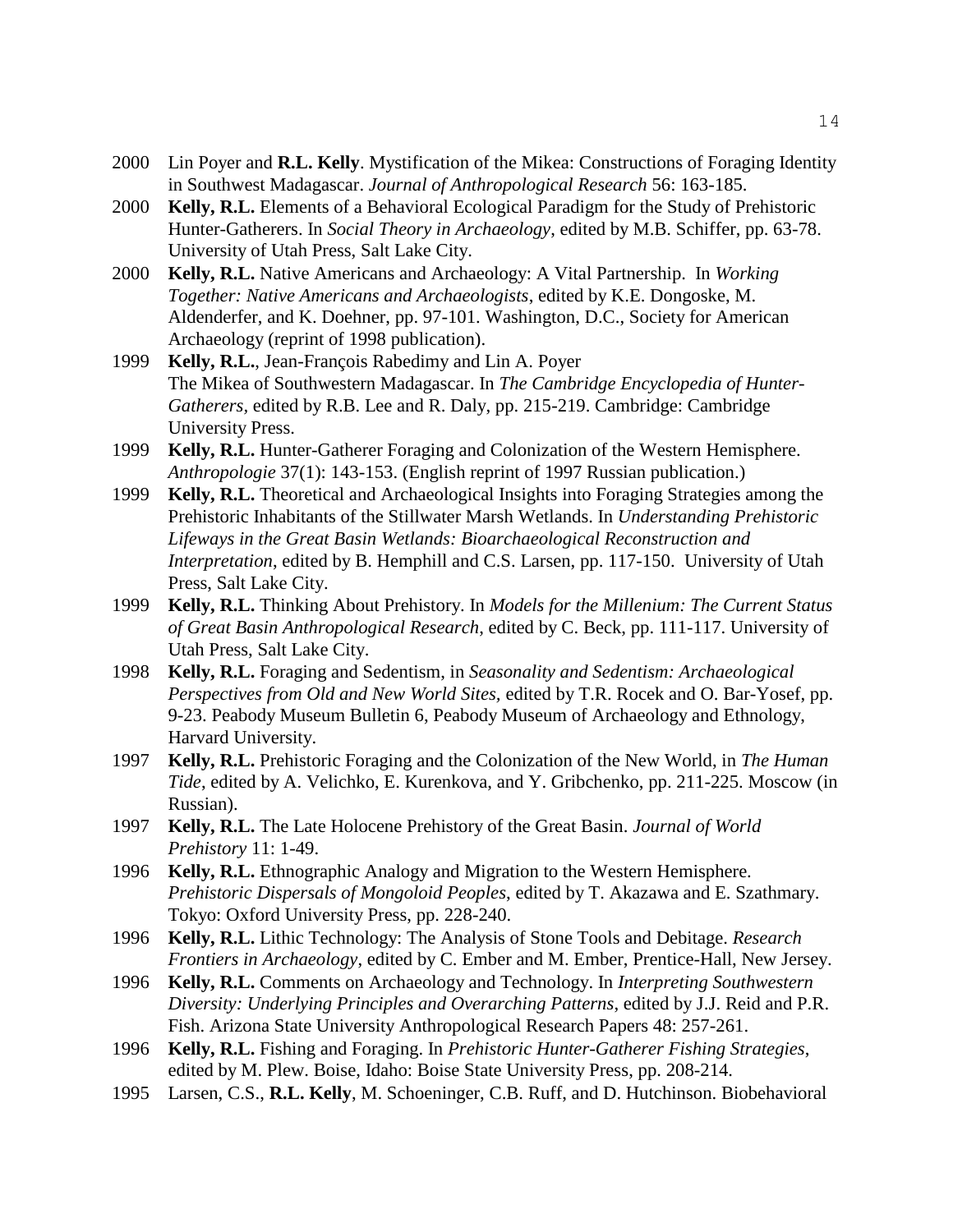Adaptations in the Western Great Basin. In *Case Studies in Environmental Archaeology*, edited by E.J. Reitz, L.A. Newsom, and S.J. Scudder. New York: Plenum Press, pp. 149- 174.

- 1995 **Kelly, R.L.** Hunter-Gatherer Lifeways in the Carson Sink: A Context for Bioarchaeology. In *Bioarchaeology of the Stillwater Marsh: Prehistoric Human Adaptation in the Western Great Basin*, C.S. Larsen and R.L. Kelly, editors. Anthropological Papers of the American Museum of Natural History 77:12-32
- 1995 Larsen, C.S. and **R.L. Kelly**. Summary and Conclusions. In *Bioarchaeology of the Stillwater Marsh: Prehistoric Human Adaptation in the Western Great Basin*, C.S. Larsen and R.L. Kelly, editors. Anthropological Papers of the American Museum of Natural History 77:134-137.
- 1995 Larsen, C.S., C.B. Ruff, and **R.L. Kelly**. Structural Analysis of the Stillwater Postcranial Human Remains: Behavioral Implications of Articular Joint Pathology and Long Bone Diaphyseal Morphology. In *Bioarchaeology of the Stillwater Marsh: Prehistoric Human Adaptation in the Western Great Basin*, C.S. Larsen and R.L. Kelly, editors. Anthropological Papers of the American Museum of Natural History 77:107-133.
- 1994 **Kelly, R.L.** Some Thoughts on Future Directions in the Study of Stone Tool Organization, in *The Organization of North American Prehistoric Chipped Stone Tool Technology*, edited by P. Carr. International Monographs in Prehistory 7:132-136.
- 1992 **Kelly, R.L.** The Future of Great Basin Anthropology. *Journal of California and Great Basin Anthropology* 14:1-9.
- 1992 **Kelly, R.L.** Mobility/Sedentism: Concepts, Archaeological Measures, and Effects. *Annual Review of Anthropology* 21:43-66.
- 1992 **Kelly, R.L.** Towards a Reconciliation of Processual and Post-Processual Archaeology, in *Quandries and Quests: Visions of Archaeology's Future*, ed. by L. Wandsnider. Southern Illinois University Center for Archaeological Investigations Occasional Paper 20:254- 265.
- 1991 **Kelly, R.L.** Sedentism, Sociopolitical Inequality and Resource Fluctuations, in *Between Bands and States*, ed. by S. Gregg. Southern Illinois University Center for Archaeological Investigations Occasional Paper 9:135-158.
- 1990 **Kelly, R.L.** Marshes and Mobility in the Western Great Basin, in *Great Basin Wetlands Archaeology*, ed. by J. Janetski and D.B. Madsen, Brigham Young University Museum of Peoples and Cultures Occasional Papers 1:259-276.
- 1988 Thomas, D.H. and **R.L. Kelly**. The Archaeology of Triple-T Shelter (Ny345), in *The Archaeology of Monitor Valley, Vol. 3*, by David Hurst Thomas. Anthropological Papers of the American Museum of Natural History 66:240-271.
- 1988 **Kelly, R.L.** Archaeological Context, in C. Raven and R. Elston (eds.) *Preliminary Investigations in Stillwater Marsh: Human Prehistory and Geoarchaeology*. U.S. Fish and Wildlife Service Cultural Resource Series 1:5-20.
- 1988 **Kelly, R.L.** The Three Sides of a Biface. *American Antiquity* 53:717-734.
- 1988 **Kelly, R.L.** Hunter-Gatherer Land Use and Regional Geomorphology: Implications for Archaeological Survey. *American Archeology* 7(1):49-57.
- 1988 **Kelly, R.L.** and Lawrence C. Todd. Coming into the Country: Early Paleoindian Hunting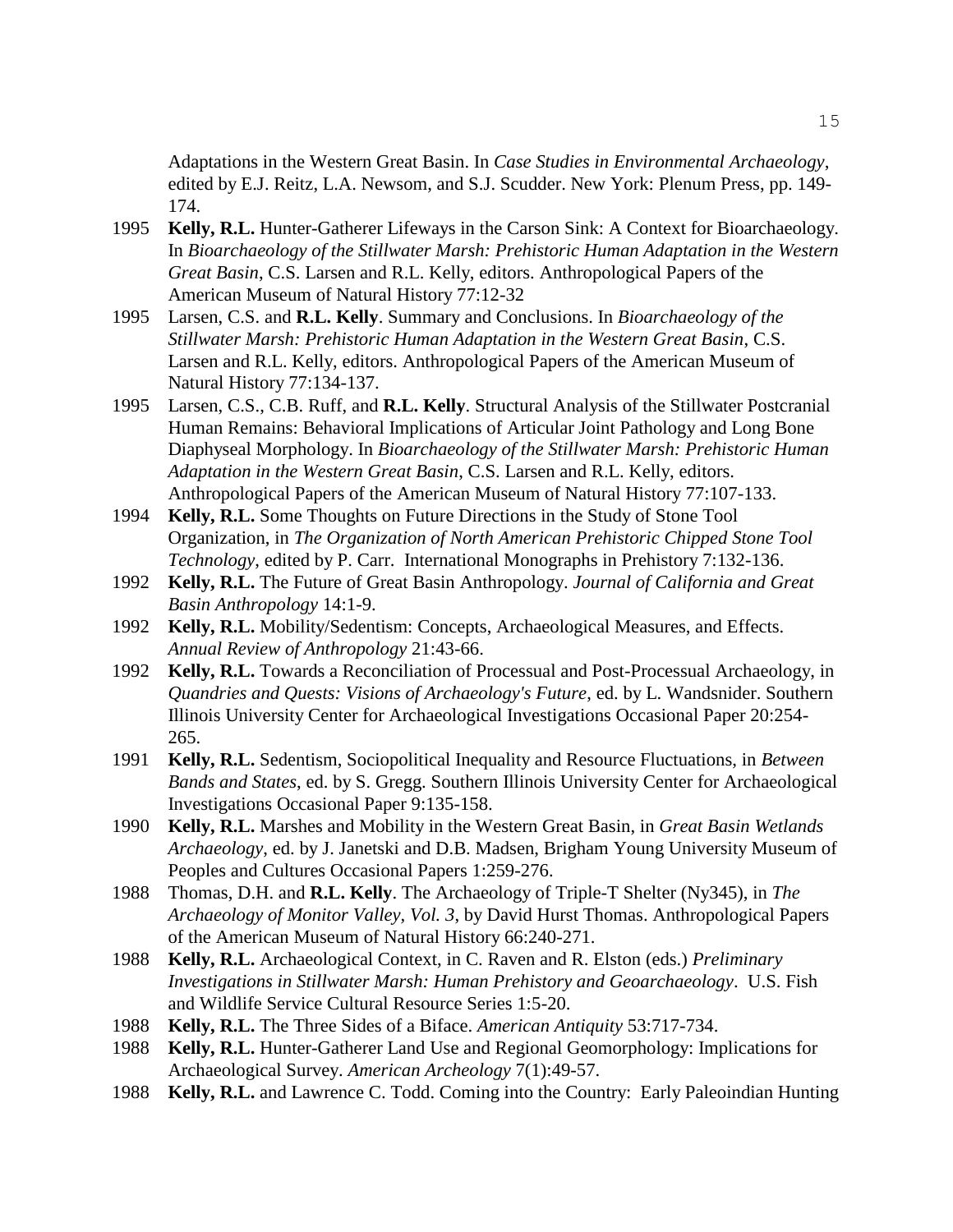and Mobility. *American Antiquity* 53:231-244.

- 1988 **Kelly, R.L.** Bighorn, Pronghorn, Lagomorph, Rat: Great Basin Hunting Patterns and Their Bearing on Sedentism. In B.V. Kennedy and G.M. LeMoine, *Diet and Subsistence: Current Archaeological Perspectives*. Proceedings of the 19th Annual Chacmool Conference, Archaeological Association of the University of Calgary, pp. 80-85.
- 1987 **Kelly, R.L.** A Comment on the Pre-Clovis Deposits at Meadowcroft Rockshelter. *Quaternary Research* 27:332-334.
- 1987 Parry, W., and **R.L. Kelly**. Expedient Core Technology and Sedentism, in *The Organization of Core Technology*, ed. by J.K. Johnson and C.A. Morrow. Boulder, CO.: Westview Press, pp. 285-304.
- 1986 **Kelly, R.L.** Hunting and Menstrual Taboos: A Reply to Dobkin de Rios and Hayden. *Human Evolution* 1:475-478.
- 1985 **Kelly, R.L.** and E. Hattori. Present Environment and History, in D. H. Thomas (ed.), *The Archaeology of Hidden Cave, Nevada.* Anthropological Papers of the American Museum of Natural History 61:39-46.
- 1983 **Kelly, R.L.** Hunter-Gatherer Mobility Strategies. *Journal of Anthropological Research* 39:277-306.
- 1982 **Kelly, R.L.** Hunter-Gatherer Linguistics and Resource Structure. *Haliksa'i: University of New Mexico Contributions to Anthropology* 1: 45-53.

## **Professional Papers: Book Reviews, Editorials, Comments, Encyclopedia Entries, Legal Documents, Obituaries**

- 2017 **Kelly, R.L.** Letter to the Editor, *The Atlantic*, November 2017, p. 12.
- 2017 **Kelly, R.L.** Foreword, in *Foraging in the Past: Archaeological Studies of Hunter-Gatherer Diversity*, edited by Ashley Lemke. University of Colorado Press, in press.
- 2017 **Kelly, R.L.** The Fifth Beginning. *SAPIENS: Everything Human.* <http://www.sapiens.org/archaeology/fifth-beginning/>
- 2016 Craig M. Lee, **Kelly, R.L.**, Rachel Reckin, Ira L. Matt, and Pei-Lin Yu. Frozen Pasts: Ice Patch Archaeology in the Glacier National Park **Crown of the Continent and Greater Yellowstone Ecosystem** e-magazine. [http://crown-yellowstone.umt.edu/.](http://crown-yellowstone.umt.edu/)
- 2015 Editor's Corner. *American Antiquity* 80:633-634.
- 2015 Pei-Lin Yu, Craig Lee, **Robert Kelly**, Ira Matt, Francis Auld, Kevin Askan, John Murray, Maria Nieves Zedeno, Frank Tyro, David Rockwell. Ice Patch Archeology and Paleoecology in Glacier National Park: Emerging from the Ice *National Park Service, Archeology in Parks* <http://www.nps.gov/archeology/sites/npsites/glacierIcePatch.htm> .
- 2014 **Kelly, R.L.** Review of *Rough and Tumble: Aggression, Hunting, and Human Evolution*, by T.R. Pickering. *Cambridge Archaeological Journal* 24: 316-318.
- 2014 **Kelly, R.L.** Binford, Lewis R. (Hunter-Gatherer and Mid-Range Societies). In *The Global Encyclopedia of Archaeology*, edited by Claire Smith, pp. 870-872. Springer.
- 2011 **Kelly, R.L.** Retrospective: Lewis R. Binford (1931-2011). *Science* 332: 928.
- 2011 **Kelly, R.L.** Binford, Lewis. *Wiley-Blackwell Encyclopedia of Human Evolution, volume 1*, Bernard Wood (ed.), pp. 75-77. New York: Wiley-Blackwell.
- 2010 **Kelly, R.L.** "Bones of Contention" Op-ed page, *New York Times*, December 13, 2010.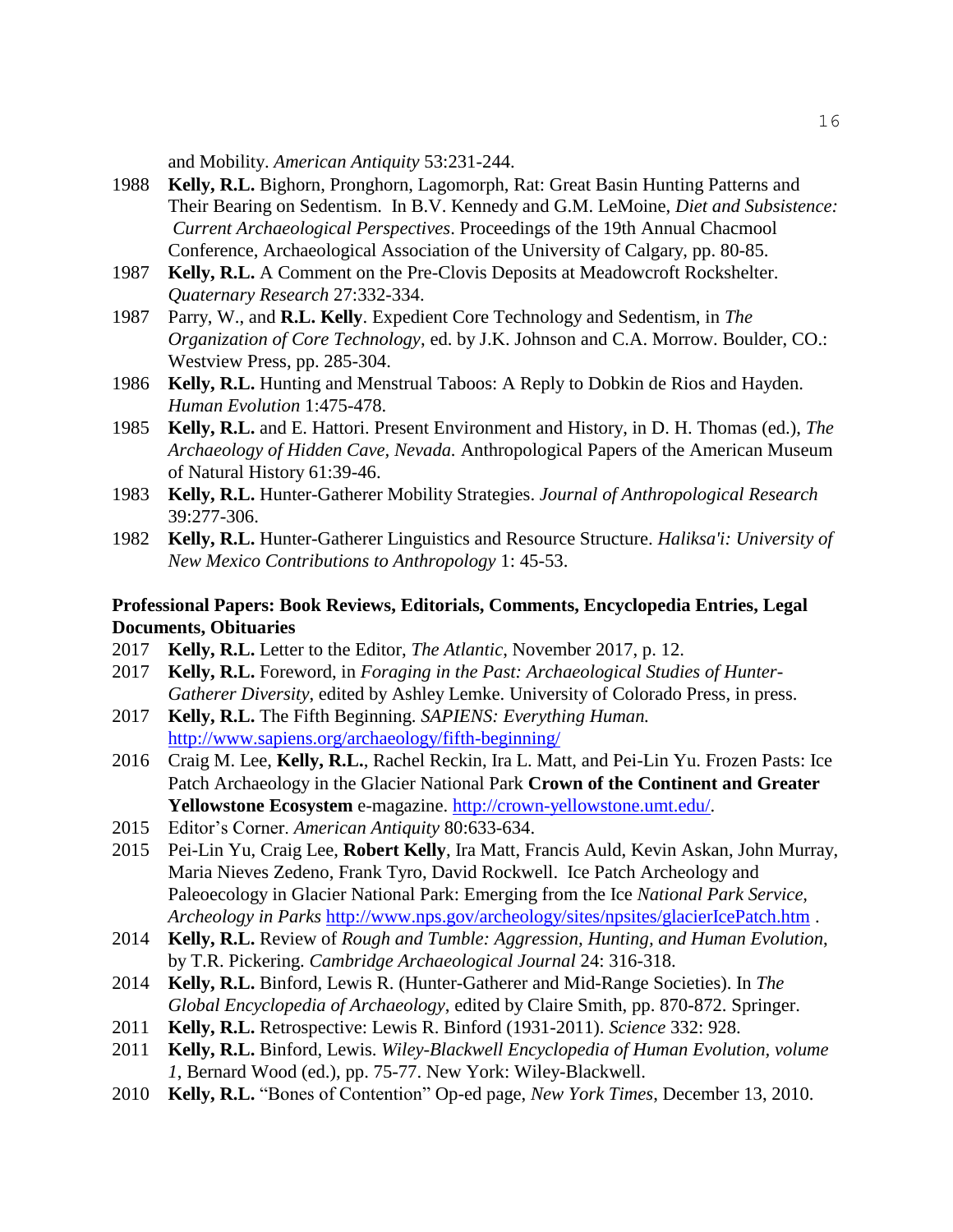- 2010 Kelly, R.L. Reviews of *Life Histories of the Dobe !Kung* (Nancy Howell) and *The Hadza: Hunter-Gatherers of Tanzania* (Frank Marlowe). *Human Ecology* 38: 705-708.
- 2009 **Kelly, R.L.** Review of *Nukak: Ethnoarchaeology of an Amazonian People* (Gustavo Politis). *Intersecciones en Antropología* 9: 333-335.
- 2009 **Kelly, R.L.** Carson Sink-Stillwater Marsh, Humboldt Cave, Lovelock Cave, and the Wizards Beach Site. Entries in *Archaeology in America: An Encyclopedia Volume 3: Southwest and Great Basin/Plateau*, edited by F. McManamon, L. Cordell, K. Lightfoot, and G. Milner, pp. 278-280. Westport, CT: Greenwood Publishing.
- 2007 **Kelly, R.L.** A New Home for Anthropology at the University of Wyoming. *Anthropology Newsletter* 48: 21.
- 2006 **Kelly, R.L.** Response to "The Skeptic's Question," *SAA Archaeological Record* 6(5): 18.
- 2006 **Kelly, R.L.** *Hunter-Gatherers in History, Archaeology and Anthropology*, edited by Alan Barnard. *Anthropological Forum* 16(2): 186-188.
- 2004 **Kelly, R.L.** Kennewick Man is Native American. *Society for American Archaeology Archaeological Record* 4(5): 33-37.
- 2002 **Kelly, R.L.** Archaeology IS Anthropology. *The SAA Archaeological Record* 2(3); 13-14.
- 2002 **Kelly, R.L.** American Archaeology In 30 Years (Invited editorial). *Anthropology News* 43(1): 4.
- 2002 **Kelly, R.L.** Opening Comments for 75th Anniversary of *Antiquity*, SAA Meeting, Denver, 2002. *Antiquity* 76: 1066
- 2001 Kenneth Ames, Martha Graham, **Robert Kelly**, Keith Kintigh, Vincas Steponaitis, and Philip Walker. "Review of Secretary Babbitt's Final Determination of Cultural Affiliation for Kennewick Man." Appendix to the Society for American Archaeology's amicus curiae brief submitted to the U.S. District Court for the District of Oregon, civil case no. 96- 1481-JE, Bonnichsen v. United States: <http://saa.org/Portals/0/SAA/repatriation/SAAbrief.2001-06-01.pdf>
- 2001 **Kelly, R.L.** *Hunter-Gatherers: An Interdisciplinary Perspective* (edited by C. Panter-Brick, R.H. Layton, and P. Rowley-Conwy). *Antiquity* 75: 641-642.
- 2000 Pine Spring's History. Article in the *Casper Star-Tribune* (Wyoming's state newspaper), 9/19/2000.
- 1999 **Kelly, R.L.** *A Hunter-Gatherer Landscape* (Michael Jochim). *American Anthropologist* 101: 654-655.
- 1999 **Kelly, R.L.** Comment to "Reproductive Interests and Forager Mobility" by D. MacDonald and B. Hewlett. *Current Anthropology* 40: 518.
- 1999 **Kelly, R.L.** and Lin Poyer, Comment to "Is Inequality Universal" by Philip Salzman. *Current Anthropology* 40: 49.
- 1998 **Kelly, R.L.** Comment to "Is it Evolution Yet? A Critique of Evolutionary Archaeology" by J. Boone and E. Smith, *Current Anthropology* 39 Supplement: 161-162.
- 1998 **Kelly, R.L.** Native Americans and Archaeology: A Vital Partnership*. Bulletin of the Society for American Archaeology*, 16(4): 24-26.
- 1998 **Kelly, R.L.** Archaeology, Population, and Globalization. *Anthropology Newsletter* 39(7): 41-42.
- 1998 **Kelly, R.L.** Stillwater Marsh, Western and Central Basin Wetland and Lakeside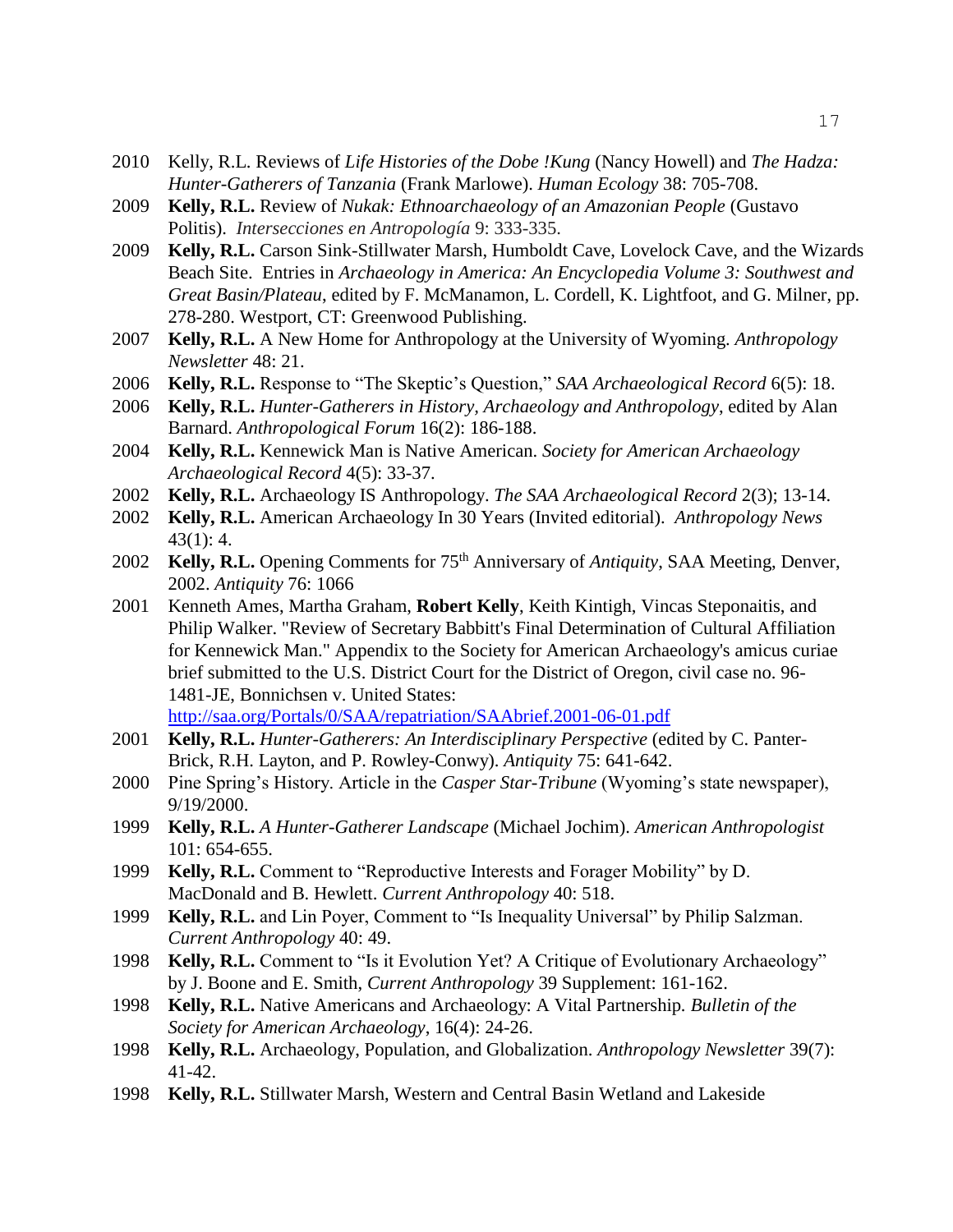Adaptations. Entries in *Archaeology of Prehistoric North America: An Encyclopedia*, edited by Guy Gibbon, Garland Press, pp. 819-20, 881-884.

- 1998 **Kelly, R.L.** A Review of Archaeology, 1997. *Teaching Anthropology: Society for Anthropology in Community Colleges Notes*, Spring-Summer, 1998: 20-24.
- 1997 **Kelly, R.L.** *Subsistence and Stone Tool Technology: An Old World Perspective* (B.J. Vierra). (Arizona State University Anthropological Research Papers 47). *Journal of the Royal Anthropological Institute* (formerly Man) 3: 164-165.
- 1996 **Kelly, R.L.** *Across the West: Human Population Movement and the Expansion of the Numa* (edited by D. Madsen and D. Rhode). *Utah Archaeology 1995* **8**: 81-84.
- 1995 **Kelly, R.L.** *Method and Theory for Investigating the Peopling of the Americas* (edited by R. Bonnichson and D.G. Steele). *American Antiquity* 60:563-565.
- 1994 **Kelly, R.L.** Mesoamerican Codices: Where did their Authors come from? *University of Louisville Library Review* 44:7-15.
- 1993 **Kelly, R.L.** *Ice Age Hunters of the Rockies* (edited by D. Stanford and J.S. Day), and Clovis: Origins and Adaptations (edited by R. Bonnichsen and K. Turnmire). *American Anthropologist* 95:201-203.
- 1991 **Kelly, R.L.** *Early Paleoindian Economies of Eastern North America* (edited by K. Tankersley and B. Isaac), Research in Economic Anthropology Supplement 5. *American Anthropologist* 93:989-990.
- 1991 **Kelly, R.L.** *"The Origins of Agriculture and its Implications." Health and Disease in the Prehistoric Southwest* (Arizona State University Anthropological Research Papers No. 34, edited by C.F. Merbs and R.J. Miller), and *Guila Naquitz: Archaic Foraging and Early Agriculture in Oaxaca, Mexico* (edited by K. Flannery). *Reviews in Anthropology* 17:253-273.
- 1990 **Kelly, R.L.** *Farmers as Hunters: The Implications of Sedentism* (edited by S. Kent). Cambridge: Cambridge University Press. *Agricultural History* 64:80-81.
- 1990 **Kelly, R.L.** *Ecology and Human Organization on the Great Plains* (D. Bamforth). *Plains Anthropologist* 36:384-386.
- 1986 **Kelly, R.L.** *Past and Present in Hunter-Gatherer Studies* (edited by Carmel Schrire). *American Antiquity* 51:877-878.
- 1984 **Kelly, R.L.** Archaeology and Native Americans. *Indian Studies* 1(3):17-18.

## **Professional Papers: Presented Papers**

- 2018 Robinson, Erick, Jacob Freeman, Spencer R. Pelton, David A. Byers, and Robert L. Kelly. Climate Change, Economies of Scale, and Population Growth in Prehistoric Hunter-Gatherer Societies: A Case Study from Wyoming. Poster presented at the 2018 Annual Meeting of Society for American Archaeology, Washington, DC.
- 2018 Freeman, Jacob, Gideon Maughan, Erick Robinson, David A. Byers, and Robert L. Kelly. The Effects of Population, Complexity and Temperature on the Long-Term, Energy Consumption Dynamics of Human Societies: Implications for the Radiocarbon Record. Poster presented at the 2018 Annual Meeting of Society for American Archaeology, Washington, DC.
- 2018 Kelly, R.L., Erick Robinson, and Spencer R. Pelton. Social Inequality and Hunter-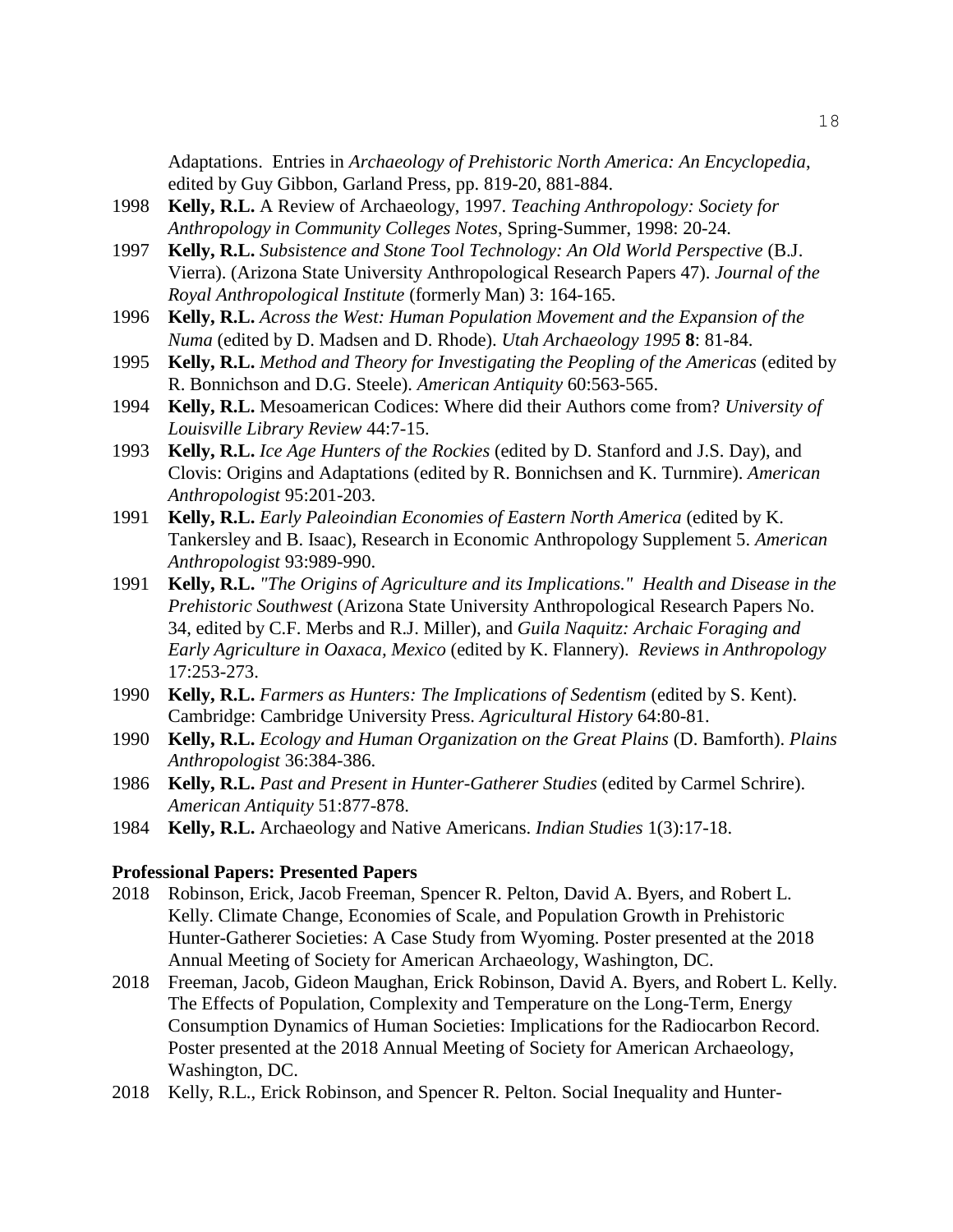Gatherer Mobility: What's the link? Keynote address at Social Inequality Before Farming? University of Cambridge, January 21-22.

- 2018 Kelly, R.L. The Use of Radiocarbon Dates in Studying Prehistoric Demography: Problems and Potential. Keynote address at Cross-Disciplinary Approaches to Prehistoric Demography. Tarragona, Spain, March 1-2.
- 2017 Erick Robinson, H. Jabran Zahid, Chris Nicholson, and **R.L. Kelly**. Holocene Climate Change and Human Population Growth Rates. Paper presented at the 2017 Annual Meeting of the Society for American Archaeology, Vancouver, BC.
- 2017 Todd, Lawrence C., Rachel Reckin and R.L. Kelly. Ice Patch Archaeology in a Landscape Context: Chipped Stone, Snow, and Ice in the Southern Absarokas, NW Wyoming. Presented at the 2017 Rocky Mountain Anthropological Conference, Banff, Canada.
- 2017 Surovell, T. A. Mackie, M. E., **Kelly, R. L**., Pelton, S. R., Frison, George C., and O'Brien, M. J. Wyoming's other mammoth kill: The La Prele Mammoth Site. Paper presented at the Archaeology and Paleontology Symposium, Washakie Museum, Worland Wyoming.
- 2017 Why do high altitude archaeology now? Paper presented at the High Altitude Archaeology Symposium, Buffalo Bill Historical Center, Cody, Wyoming.
- 2017 Mackie, Madeleine, Todd Surovell, **R.L. Kelly**, and Matthew O'Brien. New Excavations at the La Prele Mammoth Site, Converse County, Wyoming. Paper presented at the 82nd Annual Meeting of the Society for American Arhcaeology, Vancouver, B.C.
- 2017 Codding, Brian, Erick Robinson, Nathan Stevens, Terry Jones, and **R.L. Kelly**. Ecology, Territoriality, and the Emergence of Acorn and Maize Economies in Western North America. Paper presented at the 82<sup>nd</sup> Annual Meeting of the Society for American Archaeology, Vancouver, B.C.
- 2017 Todd, Lawrence, Rachel Reckin, Emily Brush, **Kelly, R.L.** and William Dooley. An Alpine Archaeological Landscape in the Greater Yellowstone Ecosystem, Wyoming. Poster presented at the 82<sup>nd</sup> Annual Meeting of the Society for American Archaeology, Vancouver, B.C.
- 2017 Robinson, Erick, and **Kelly, R.L.** The Paleoindian-Archaic Transition in the Western United States: A Bayesian Approach. Paper presented at the 82<sup>nd</sup> Annual Meeting of the Society for American Archaeology, Vancouver, B.C.
- 2017 **Kelly, R.L.** and Erick Robinson. The Challenges and Prospects of Developing Radiocarbon 'Big Data" for the Study of Prehistoric Demography. Paper presented at the 82<sup>nd</sup> Annual Meeting of the Society for American Archaeology, Vancouver, B.C.
- 2016 **Kelly, R.L**., Lisa Lucero, and Carole Crumley. Future Solutions from the Past. Presented at the Royal Anthropological Institute/British Museum conference on Anthropology, Weather and Climate Change (AAA Task Force on Climate Change Plenary Session). May, London.
- 2016 Yu, Pei-Lin, **R.L. Kelly**, Craig Lee, Ira Matt, and John Murray. Climate Change, Archaeology, and Native Expertise: An Ice Patch Success Story. Paper presented at the 81<sup>st</sup> Society for American Archaeology Conference, Orlando, Florida.
- 2016 Robinson, Erick, H. Jabran Zahid, Chris Nicholson, and **R. L. Kelly.** Holocene Climate Change and Human Population Growth Rates. Paper presented at the 81<sup>st</sup> Society for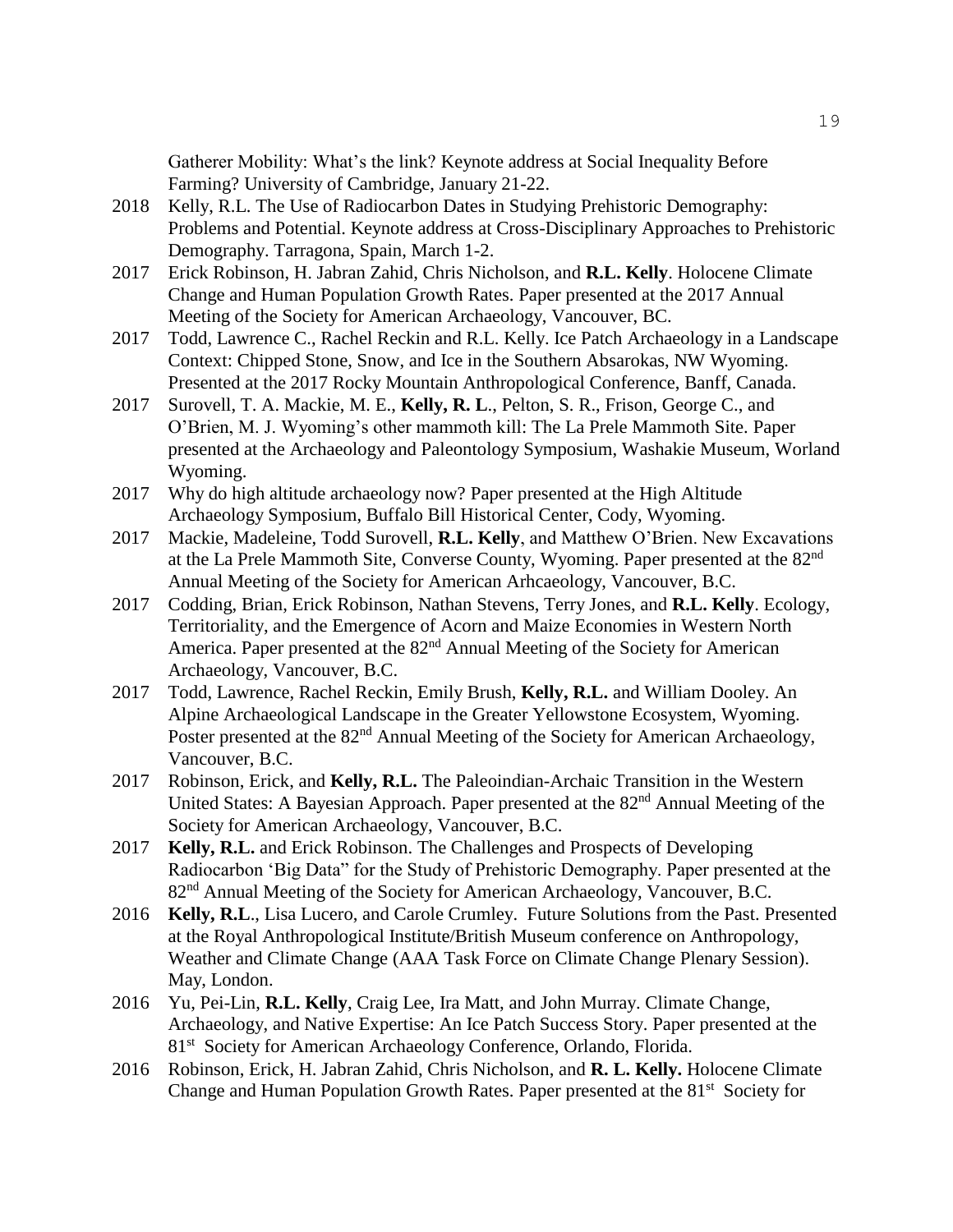American Archaeology Conference, Orlando, Florida.

- 2015 **Kelly, R.L.** What can Hunter-Gatherers tell us about the Formation of Early States in China? Paper presented at the Conference on Methods and Theories for the Study of the Origin of States in China, Shanghai University, Shanghai, China, November, 2015.
- 2015 Lee, Craig, **R.L. Kelly**, K. Puseman, R. Reckin, I. Matt, and P-L Yu. Ice cores from ice patches: a novel paleoclimate proxy for the Rocky Mountain region. Presented at the  $12<sup>th</sup>$ Biennial Rocky Mountain Anthropological Conference, Steamboat Springs, Co.
- 2015 **Kelly, R.L.** Are warfare and homicide responsible for the low population growth rates of prehistoric hunter-gatherers? Presented at the plenary session, 11<sup>th</sup> International Conference on Hunting and Gathering Societies, Vienna, Austria.
- 2015 **Kelly, R.L.** David Hurst Thomas—A Retrospective. Presented at the 2015 Fryxell Award Symposium in Honor of David Hurst Thomas, 80<sup>th</sup> Annual Meeting of the Society for American Archaeology, San Francisco, CA.
- 2014 **Kelly, R.L.** What Does Hunter-Gatherer Mobility tell us about Hunter-Gatherer Colonization? Rencontres Internationales d'Archéologie et d'Histoire d'Antibes, Nice, France. Les systèmes de mobilité de la Préhistoire au Moyen Âge. CNRS, France.
- 2013 **Kelly, R.L.** Hunter-Gatherer Violence. Public forum presentation, International Conference on Hunting and Gathering Societies, Liverpool, UK.
- 2011 Rachel Reckin, Ira Matt, **Robert L. Kelly**, Craig Lee, Marcia Pablo, and Pei-Lin Yu. Alpine Snow and Ice as a Source of Archaeological and Paleoecological Data in Glacier National Park. Paper presented at the 2011 Rocky Mountain Conference, Missoula, MT.
- 2011 Brian Ostahowski, and **Robert L. Kelly**. Alm Debitage Analysis: Implications for Hunter Gatherer Mobility Strategies in the Big Horn Mountains, Wyoming. Paper presented at the 2011 Rocky Mountain Conference, Missoula, MT.
- 2011 **Kelly, R.L.**, Todd Surovell, and Bryan Shuman. Demography and Climate in Northwestern Wyoming. Paper presented at the 76<sup>th</sup> annual meeting of the Society for American Archaeology, Sacramento.
- 2011 Lee, C., **R. L. Kelly**, I. Matt, R. Reckin and M. Pablo. Alpine Snow and Ice as a Source of Archaeological and Paleoecological Data in the Rocky Mountains. Paper presented at the 76<sup>th</sup> annual meeting of the Society for American Archaeology, Sacramento.
- 2010 **Kelly, R.L.** Hunter-Gatherer Violence and Population Density. Paper presented at the invitation-only Lorentz Center conference on the evolution of human violence, University of Leiden, October, 2010.
- 2010 **Kelly, R.L.** Me and Lew; or How One Archaeologist Changed the Discipline in Ways He Might not Know. Paper presented at the  $75<sup>th</sup>$  annual meeting of the Society for American Archaeology, St. Louis.
- 2010 **Kelly, R.L.** Why Not Behavioral Archaeology? Paper presented at a forum on Michael Schiffer and Behavioral Archaeology, 75<sup>th</sup> annual meeting of the Society for American Archaeology, St. Louis.
- 2008 Mary Prasciunas and **R.L. Kelly**. Clovis Projectile Point Distribution: Separating Behavior from Sample Bias. Paper presented at the 2008 meeting of the Society for American Archaeology, Vancouver, Canada.
- 2008 Smith, G.M., and **R. L. Kelly.** The Dating Scene in Northern Wyoming: Temporal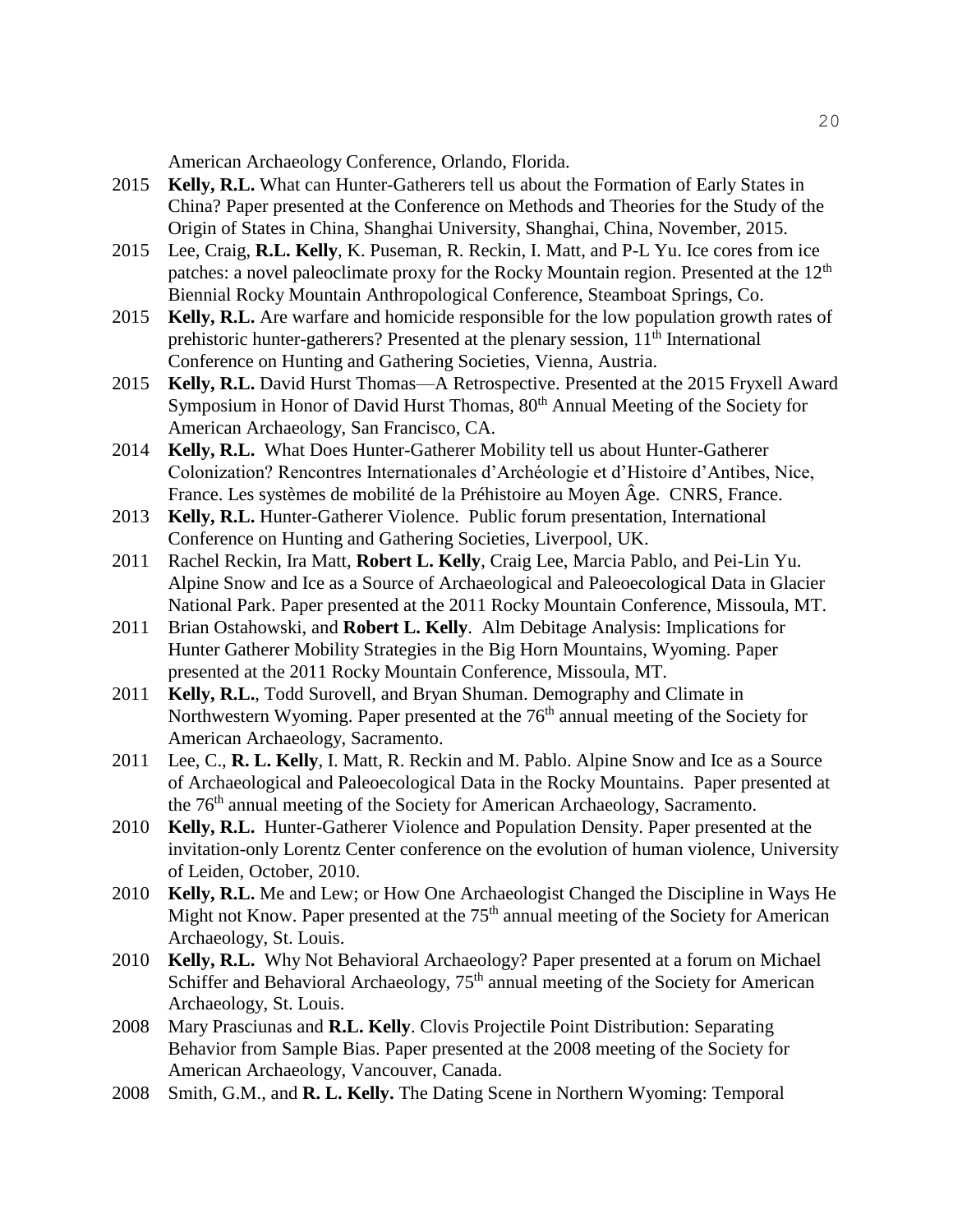Distribution of Radiocarbon Dates in Northwestern Wyoming. Paper presented at the 2008 Plains Anthropological Conference, Laramie, WY.

- 2007 **Kelly, R.L.** Fluted Point Occupations in Caves and Rockshelters: Why Not? Presented at the Rocky Mountain Anthropological Conference, Jackson, Wyoming. October, 2007.
- 2007 **Kelly, R.L.** Who First Saw the Red Desert? Presented at "The Red Desert: Among Dead Volcanoes and Living Dunes: A Public Conversation about the Value of Place." University of Wyoming Art Museum, September, 2007.
- 2006 John Laughlin and **R. Kelly**, Further Experimental Analysis of the Practical Limits of Lithic Refitting. Paper presented at the 2006 Annual Meeting of the Plains Anthropological Society, Topeka, Kansas.
- 2006 John Laughlin and **R. Kelly**, Experimental Analysis of the Practical Limits of Lithic Refitting. Paper presented at the  $71<sup>st</sup>$  Annual Meeting of the Society for American Archaeology, San Juan, Puerto Rico.
- 2004 **Kelly, R.L.** Why are fluted points rarely found in caves and rockshelters? Paper presented at the 2004 Plains Anthropological Conference, Billings, MT.
- 2002 **Kelly, R.L.** Opening Remarks, Celebration of *Antiquity*, Paper presented at the 67<sup>th</sup> Annual meeting of the Society for American Archaeology, Denver, CO.
- 2000 **Kelly, R.L.** and Charles Reher, Alan Bartholomew, Clinton Crago, Sara Sheen, and Rick Weathermon, The Cow Lake Site (48TE1536), An Early Historic Stone Circle Site in Grand Teton National Park. Paper presented at the Plains Anthropological Conference, Nebraska.
- 2000 **Kelly, R.L.** Maybe We Do Know when People Came to North America. Paper presented at the International Workshop of the International Union for Quaternary Research, AThe Colonization of South American During the Pleistocene/Holocene Transition,@ December 4-5, 2000, La Plata, Argentina. Delivered in Spanish.
- 2000 **Kelly, R.L.** Professional Archaeology and the Modern Landscape of Archaeology. Paper presented at the 27<sup>th</sup> Great Basin Anthropological Conference. Ogden, Utah.
- 2000 **Kelly, R.L.** Reinvestigation of the Pine Spring Site, Southwestern Wyoming. Paper presented at the 27<sup>th</sup> Great Basin Anthropological Conference. Ogden, Utah.
- 2000 **Kelly, R.L.** Mobility and Houses in Southwestern Madagascar. Paper presented at the 65th Annual Meeting of the Society for American Archaeology, Philadelphia, PA.
- 1999 **Kelly, R.L.** with Charles A. Reher amd Alan Bartholomew. The 1999 University of Wyoming/Grand Teton National Park Cooperative Archaeology Project. Paper presented at the 1999 Plains Anthropological Conference, Sioux Falls, SD.
- 1999 **Kelly, R.L.**, M.Hill and B. Andrews. Reinvestigation of the Pine Spring Site, Southwest Wyoming. Paper presented at the 1999 Plains Anthropological Conference, Sioux Falls, SD.
- 1999 **Kelly, R.L.** Is Ethnography of Any Use to Archaeology? Invited paper, presented at the 1999 Society for California Archaeology Conference, Sacramento, CA.
- 1998 **Kelly, R.L.** Ethnoarchaeology of Houses among Forager/Horticulturalists in Southwest Madagascar. Poster presented at the 63<sup>rd</sup> Annual Meeting of the Society for American Archaeology.
- 1997 **Kelly, R.L.** Native Americans and the Meaning of Archaeology in Academia. Invited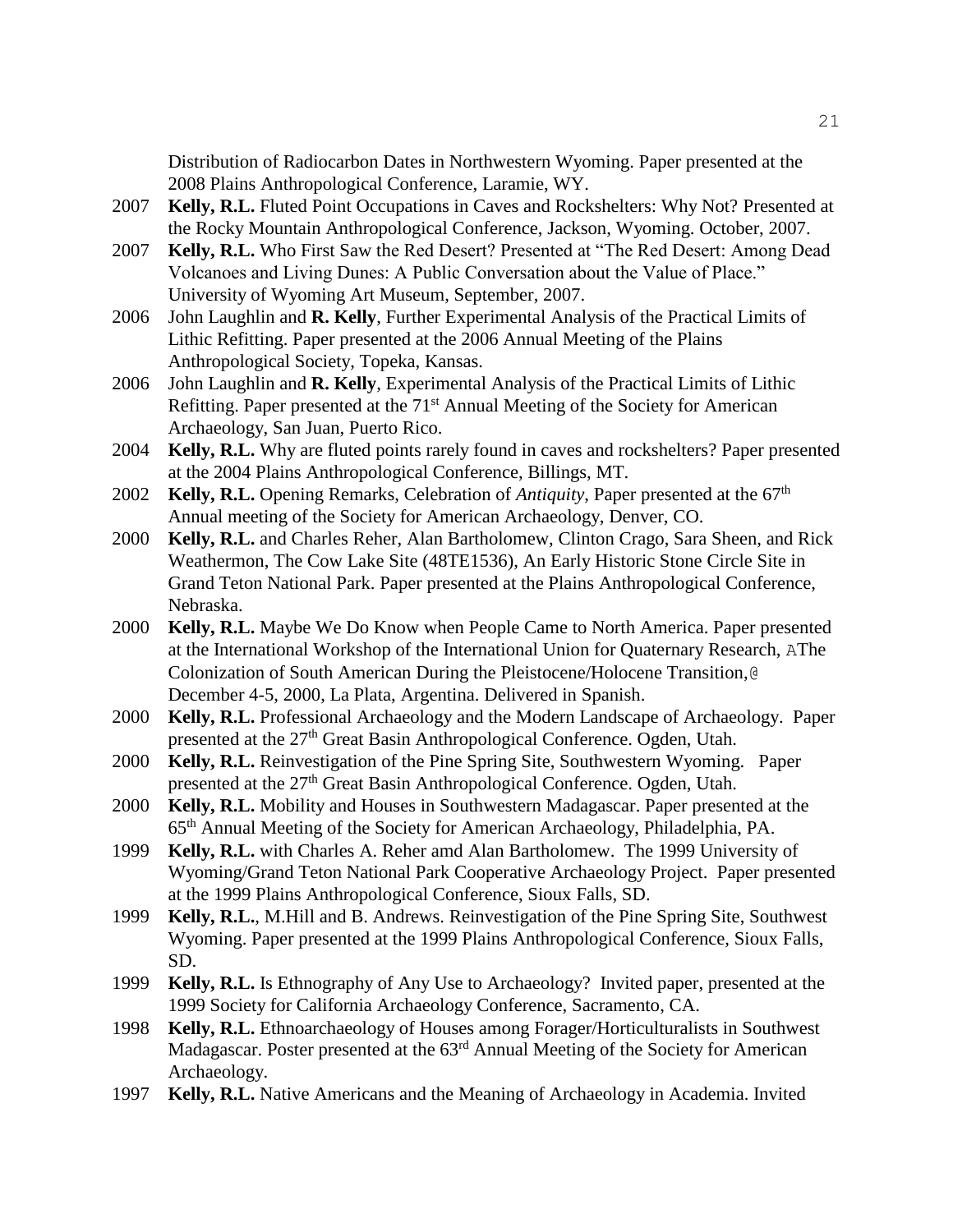paper, opening session, 62nd Annual Meeting of the Society for American Archaeology, Nashville.

- 1996 **Kelly, R.L.** Foraging and Ethnicity: The Mikea of Madagascar. (with Lin A. Poyer) Paper presented at the 1996 Annual Meeting of the American Anthropological Association, San Francisco.
- 1996 Jung, Shannon and **R.L. Kelly**. The Mustang Shelter Archaeofauna. Paper presented at the 1996 Great Basin Anthropological Conference.
- 1996 **Kelly, R.L.** Thinking about Prehistory. Invited paper, plenary session, 1996 Great Basin Anthropological Conference, Lake Tahoe.
- 1994 **Kelly, R.L.** Prehistoric Background to Stillwater Marsh Bioarchaeology Papers. Presented at the 59th Annual Meeting of the Society for American Archaeology, Anaheim, CA.
- 1994 **Kelly, R.L.** and Lin Poyer. Mikea Foraging and Ethnoarchaeology in Southwestern Madagascar: A Report of Reconnaisance. Presented at the 12th Biennial Meeting of the Society of Africanist Archaeologists, Bloomington, Indiana.
- 1993 **Kelly, R.L.** Hunter-Gatherer Foraging and Colonization of the Western Hemisphere. Presented at the Wenner-Gren Symposium, "The Human Tide", Moscow, Russia, June. (Invited)
- 1993 **Kelly, R.L.** The Current Status of Great Basin Archaeology. Presented at the 58th Annual Meeting of the Society for American Archaeology, St. Louis, MO. (Invited)
- 1992 **Kelly, R.L.** Ethnographic Analogy and Migration to the Western Hemisphere. Presented at the Prehistoric Mongoloid Dispersals Symposium, Tokyo, Japan, November. (Invited)
- 1991 **Kelly, R.L.** Foraging, Mobility, and the Paleoindian Case. Presented at the Second Soviet-American Upper Paleolithic/Paleoindian Adaptations Symposium, Denver, CO., June 14-16. (Invited)
- 1991 Larsen, C.S., C.B. Ruff, and **R.L. Kelly**. Skeletal Structural Adaptations in Prehistoric Western Great Basin Hunter-Gatherers. Presented at the 60th Annual Meeting of the American Association of Physical Anthropologists.
- 1990 **Kelly, R.L.** Something There is that Doesn't Love a Wall: Reconciling Processual and Post-Processual Archaeology. Presented at the 1990 Southern Illinois University Visiting Scholar Conference, Carbondale, Ill., May 4-5.
- 1990 **Kelly, R.L.** Hunter-Gatherers and Sedentism. Presented at the Sixth International Conference on Hunting and Gathering Societies, Fairbanks, Alaska, May 28-June 2.
- 1989 **Kelly, R.L.** The Archaic Period in Northern Mexico: Some Predictions from the Ecology of Modern Hunter-Gatherers. Presented at the Texas A&S Symposium of the Pan-Southern North American Archaic, October. (Invited)
- 1989 **Kelly, R.L.** Of What Use is the Present? Presented at the Binford Feschtrift Symposium, University of New Mexico, Albuquerque, NM, November. (Invited)
- 1988 **Kelly, R.L.** Marshes and Mobility in the Western Great Basin. Presented at the Plenary Session, 21st Great Basin Anthropology Conference, Park City, Utah. (Invited)
- 1988 **Kelly, R.L.** Sedentism and Inequality Among Hunter-Gatherers. Presented at the Fifth International Conference of Hunting and Gathering Societies, Darwin, Australia.
- 1988 **Kelly, R.L.** Hunter-Gatherer Sedentism, Social Relations, and Resource Fluctuations.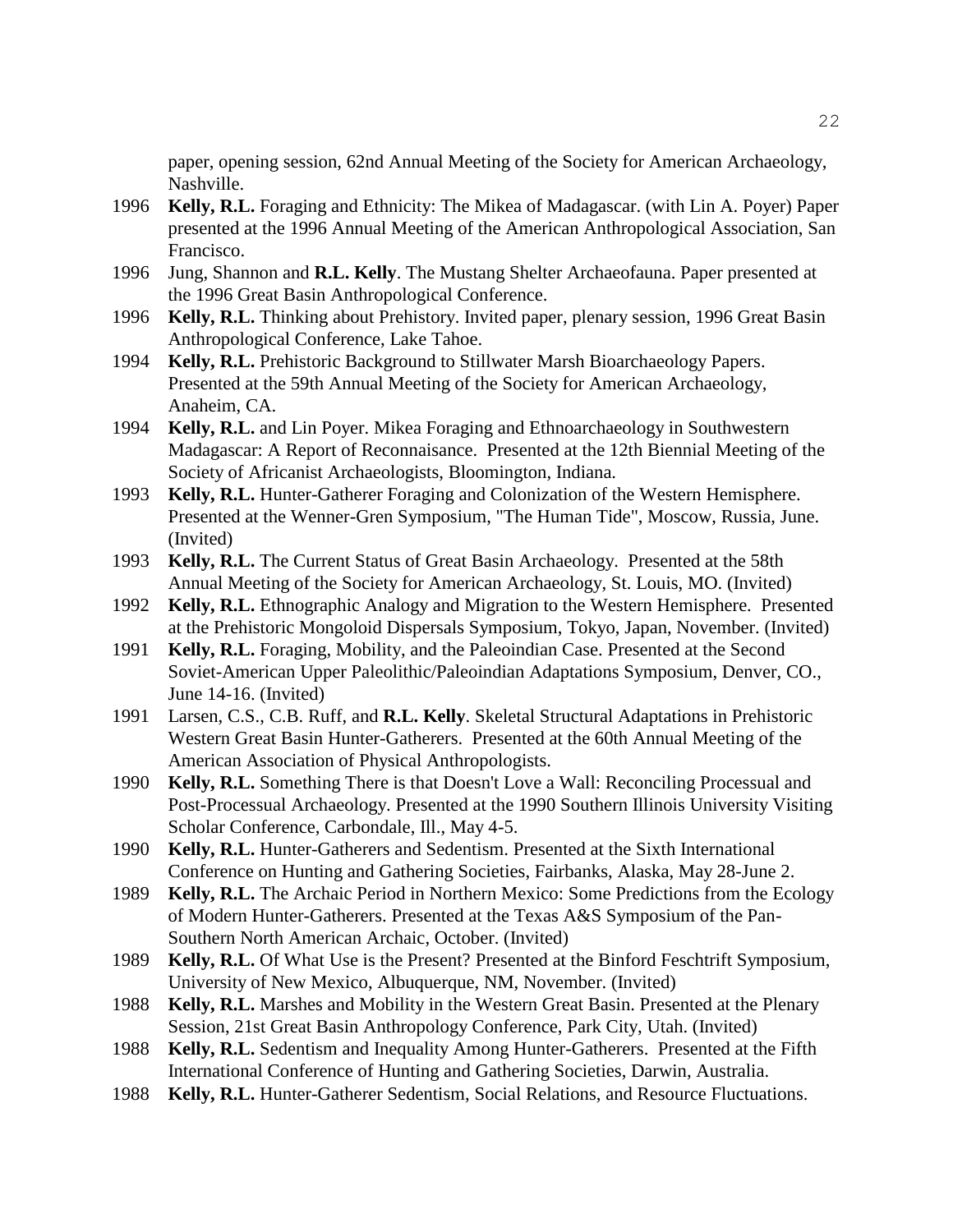Presented at the 1988 Southern Illinois University Visiting Scholars Conference, Carbondale, Ill. (Invited)

- 1988 **Kelly, R.L.** Shifting Perspectives: A New Look at Hunter-Gatherer Sedentism. Presented at the 1988 Annual Meeting of the Society for American Archaeology, Phoenix, Arizona.
- 1987 **Kelly, R.L.** Hunter-Gatherer Sedentism: Shifting Perspectives. Presented at the 1987 American Anthropological Association Meeting, Chicago, Illinois.
- 1987 **Kelly, R.L.** 1987 Excavations in the Stillwater Marsh. Presented at the 1987 Annual Meeting of the Nevada Archaeological Association, Fallon, Nevada.
- 1987 **Kelly, R.L.** The Three Sides of a Biface. Presented at the 52nd Annual Meeting of the Society for American Archaeology, Toronto, Canada.
- 1986 **Kelly, R.L.** Bighorn, Pronghorn, Lagomorgh, Rat: Great Basin Hunting Patterns and Their Bearing on Sedentism. Presented at the 19th Annual Chacmool Conference, Calgary, Alberta.
- 1986 **Kelly, R.L.** Late Holocene Cultural and Climatic Change in the Western Great Basin. Presented at the 20th Great Basin Anthropological Conference, Las Vegas, Nevada.
- 1986 **Kelly, R.L. and** L.C. Todd. Paleoindian Bison Procurement and Long-Term Mobility. Presented at the 51st Annual Meeting of the Society for American Archaeology, New Orleans, Louisiana.
- 1985 **Kelly, R.L.** Technology and Hunter-Gatherer Mobility: A Method. Presented at the 50th Annual Meeting of the Society for American Archaeology, Denver, Colorado.
- 1984 **Kelly, R.L.** Hunter-Gatherer Mobility Strategies and Regional Archaeology. Presented at the 49th Annual Meeting of the Society for American Archaeology, Portland, Oregon.
- 1983 **Kelly, R.L.** Hunter-Gatherer Mobility and Lithic Technology. Presented at the 82nd Annual Meeting of the American Anthropological Association, Chicago, Illinois.
- 1980 **Kelly, R.L.** Prehistoric Lacustrine Resource Use in the Great Basin. Presented at the 17th Great Basin Anthropological Conference, Salt Lake City, Utah.

## **Professional Activities: Symposia**

- 2017 Co-organizer, Frison Institute Symposium: The Future of "Big Data" in Archaeology. 82<sup>nd</sup> Annual Meeting of the Society for American Archaeology, Vancouver, B.C.
- 2015 Member, Organizational Committee, International Conference on Hunting and Gathering Societies, Vienna, Austria, September, 2015.
- 2015 Organizer, Session on Inequality and Violence, 11<sup>th</sup> International Conference on Hunting and Gathering Societies, Vienna, Austria.
- 2015 Co-Organizer, Session on Mobility,  $11<sup>th</sup>$  International Conference on Hunting and Gathering Societies, Vienna, Austria.
- 2015 Discussant, Foraging Spectra: Hunter-Gatherer Diversity in Prehistory. Symposium organized by Ashley Lemke on 20<sup>th</sup> anniversary of publication of *The Foraging Spectrum* (1995),  $80<sup>th</sup>$  Annual Meeting of the Society for American Archaeology, San Francisco, CA.
- 2015 Co-organizer/Co-Chair (Nicolas Naudinot and Matthew Rowe) Frison Institute/Geoarchaeology Interest Group Symposium, The Archaeology and Geoarchaeology of Caves and Rockshelters, Society for American Archaeology, San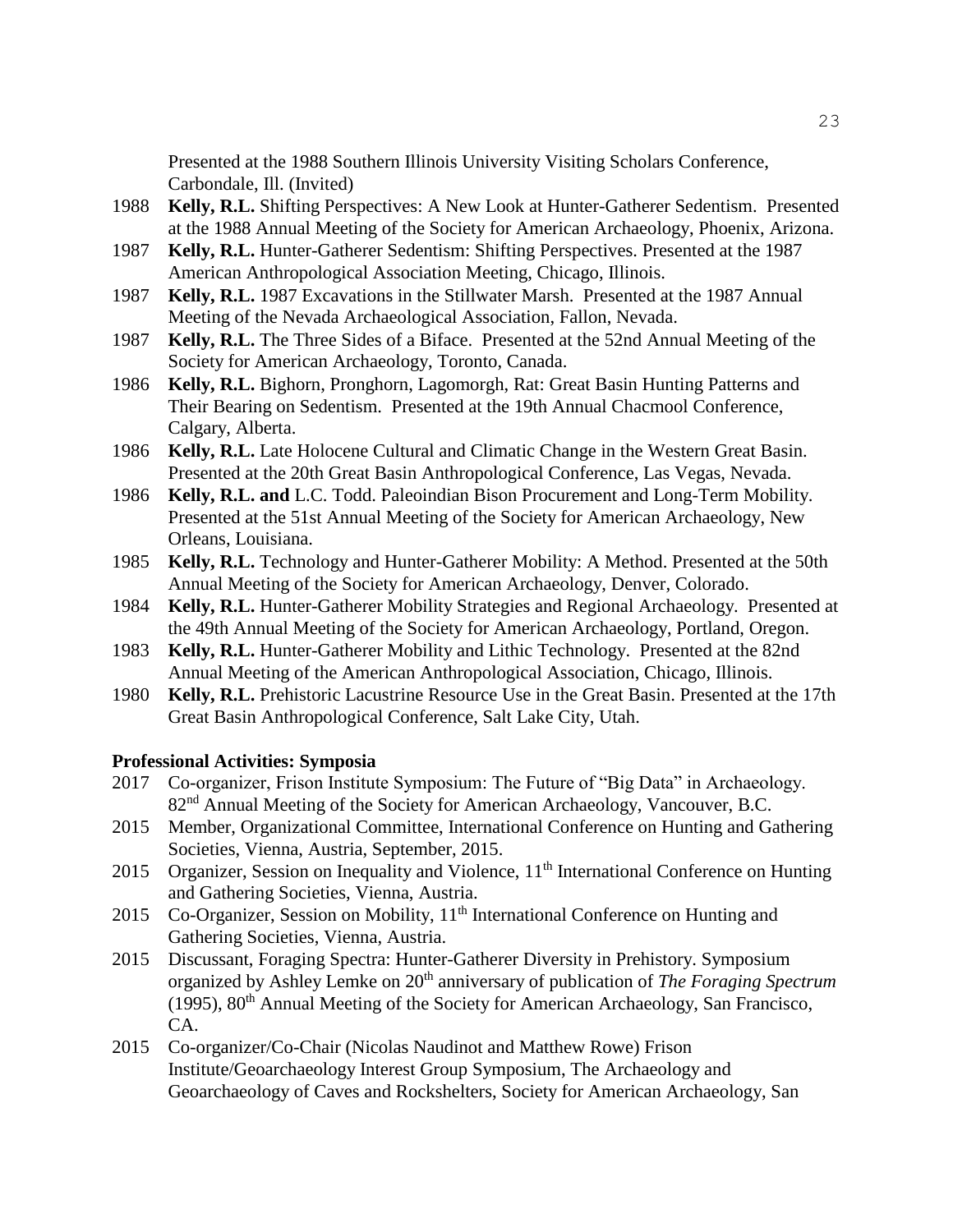Francisco.

- 2014 Co-organizer and co-Chair (Nicolas Naudinot), Frison Institute Symposium: International Perspectives on Climate Change and Archaeology, Society for American Archaeology, Austin, Texas.
- 2013 Co-organizer and Co-chair (Nicolas Naudinot), Frison Institute Symposium: Dates as Data: New Applications of Radiocarbon Dating in Archaeology, Society for American Archaeology, Honolulu, Hawaii.
- 2011 Co-organizer and Co-Chair, Celebrating the Career of John D. Speth. Symposium, Society for American Archaeology, Sacramento, CA.
- 2011 Discussant: New Looks at Old Sites: The Results of Recent Research at Paleoindian Sites in the Great Basin. Symposium at the 2011 meeting of the Society for American Archaeology, Sacramento, CA.
- 2008 Discussant: The Organization of Core Technologies: New Perspectives. Symposium at the 2008 meeting of the Society for American Archaeology, Vancouver, Canada.
- 2008 Discussant: Foragers on the Edge: A Global Perspective on Diet Breadth and Specialization in Arid Zones. Symposium at the 2008 meeting of the Society for American Archaeology, Vancouver, Canada.
- 2007 Discussant: Bridge Over Troubled Waters: Is a North-South Dialogue Useful? Annual Meeting of the Society for American Archaeology, Austin, TX.
- 1995 Discussant: Intensification Among North American Hunter-Gatherers, Annual Meeting of the Society for American Archaeology, Minneapolis, MN.
- 1994 Discussant: Lithic Raw Material Economy in Late Glacial and Early PostGlacial Western Europe, Annual Meeting of the Society for American Archaeology, Anaheim, CA.
- 1992 Discussant: High Altitude Archaeology in the New World, Meeting of the Society for American Archaeology, Pittsburgh, PA.
- 1992 Discussant: The Organization of Stone Tool Technologies, Meeting of the Society for American Archaeology, April, Pittsburgh, PA.
- 1992 Discussant: Behavioral Perspectives on Technological Strategies," Third Southwest Symposium, January, Tucson, AZ.
- 1990 Program Chair, 22nd Annual Meeting of the Great Basin Anthropological Conference, October, Reno, NV.
- 1989 Discussant: Hunter-Gatherer Resource Transport, Meeting of the Society for American Archaeology.
- 1988 Discussant: New Perspectives on the Lovelock Culture, 21st Great Basin Anthropological Conference, Park City, UT.
- 1984 Chair/Organizer: The Organization of Hunter-Gatherer Lithic Technology: Recent Analyses. 49th Annual Meeting of the Society for American Archaeology, April, Portland, OR.
- 1981 Chair/Organizer: Hunter-Gatherer Settlement-Subsistence Systems. 46th Annual Meeting of the Society for American Archaeology, San Diego, CA.

## **Foreign Languages**

Minimal French and Spanish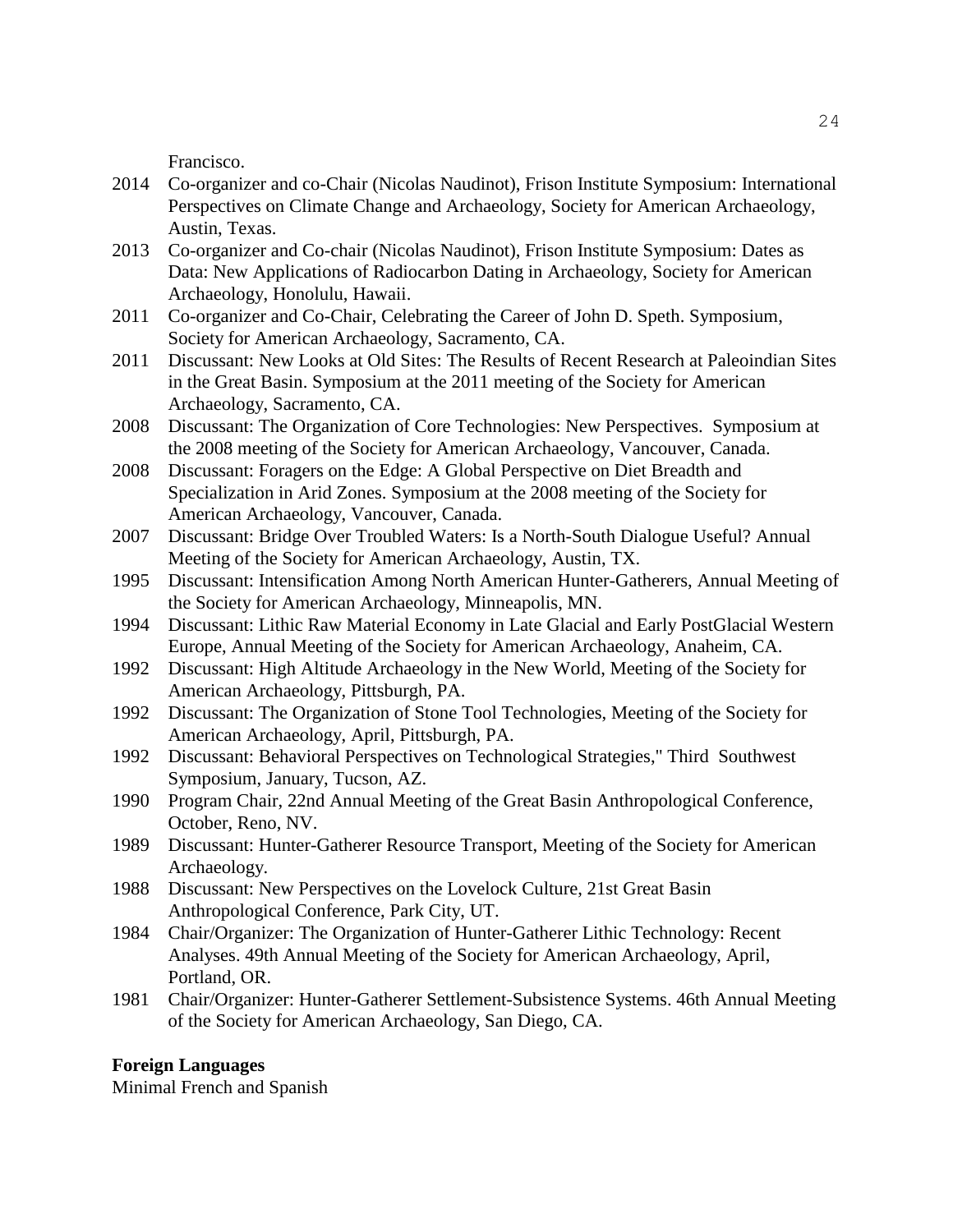#### **Professional Organizations**

Society for American Archaeology President (2001-2003) President-elect (2000-2001) Editor, *American Antiquity* (2015-2018) Committees: Native American Scholarship (1990-95); Native American Relations (1995- 1997); Book Award Committee (1997-2000); Task Forces: SAA-Native American Relations (1991-95), *American Antiquity* editor search (2009) Sigma Xi American Anthropological Association Secretary, Archaeology Division (1996-1998) Great Basin Anthropological Association Secretary (1998-2001; Founding executive committee) Conference Chair (1990) Plains Anthropological Society Wyoming Archaeological Society

## **Graduate Students** (committees chaired, currently serving on ~15 committees)

David Howe, 2017, MA Connor Johnen, 2017, MA Brigid Grund, 2017, PhD (co-chair) Sean Carroll, 2016, MA Laura Cannon, 2016, MA Nathaniel Kitchel, 2016, PhD Justin McKeel, 2015, MA Nick Freeland, 2012, MA Jason Bogstie, 2012, MA Rick Weathermon, 2011, PhD Rachel Reckin, 2011, MA Brian Ostahowski, 2011, MA

Geoff Smith, 2010, PhD Caroline Ketron, 2010, MA Bryon Schroeder, 2010, MA Mary Prasciunas, 2008, PhD Derek Anderson, 2007, MA Matt O'Brien, 2006, MA Mary Prasciunas, 2004, MA Jeremy Moss, 2004, MA Adam Graves, 2002, MA Craig Lee, 2001, MA Casey Dukeman, 2000, MA Nicole Waguespack, 1999, MA

## **External Examiner/Opponent**

Miikka Tallavaara, Ph.D., University of Helsinki, 2015

#### **External Program Reviews**

University of Nevada, Anthropology University of Utah, Anthropology

## **References**

Dr. David Hurst Thomas, Curator, North American Archaeology Division of Anthropology American Museum of Natural History Central Park West at 79<sup>th</sup> St.